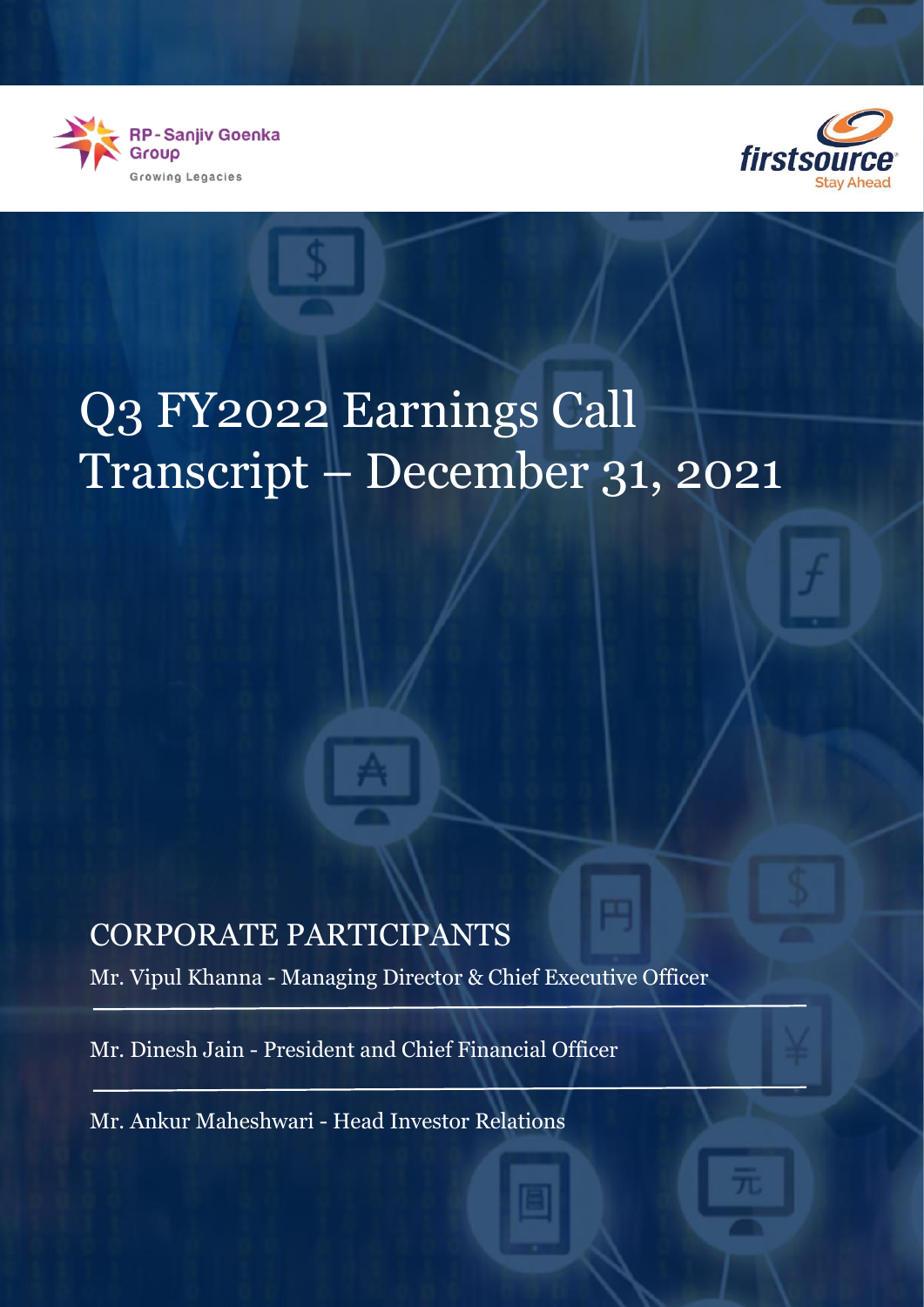



**Moderator:** Ladies and gentlemen, good day and welcome to Firstsource Solutions Limited Q3 FY22 Earnings Conference Call. As a reminder, all participant lines will be in the listen-only mode and there will be an opportunity for you to ask questions after the presentation concludes. Should you need assistance during the conference call, please signal an operator by pressing '\*' then '0' on your touchtone phone. Please note that this conference is being recorded. I now hand the conference over to Mr. Ankur Maheshwari, Investor Relations. Thank you and over to you, Mr. Maheshwari. **Ankur Maheshwari:** Welcome everyone and thank you for joining us for the quarter ended December 31st, 2021 earnings call for Firstsource. To take us to the results and to answer your queries we have with us today Mr. Vipul Khanna our MD and CEO and Mr. Dinesh Jain our CFO will provide an Overview of Company's Performance followed by Q&A. Do note that these Results, the Fact Sheet and the Presentation have been e-mailed to you, and you can also view this on the website, [www.firstsource.com.](http://www.firstsource.com/) Please note that some of the matters we will discuss on this call including our business outlook are forward-looking and as such are subject to known and unknown risks. These uncertainties and risks are included but not limited to what we have mentioned in the prospectus filed with SEBI and subsequent annual reports that are available on our website. With that said, I now turn the call over to Mr. Vipul Khanna. **Vipul Khanna:** Thanks, Ankur. Good afternoon everyone and thank you for joining us today. Welcome. I hope the new year has started on a good note and you and your families continue to be safe and healthy.

Here is a quick snapshot of the quarter gone by. Revenues grew 4.9% year-on-year in constant currency and came in at INR14,638 million or \$195.4 million. Of this approximately, 4% is the contribution from the recent acquisition of Stonehill and American Recovery Services, Inc. Operating margins were 12% and EPS grew by 11.6% year-on-year.

When we spoke in November, we mentioned that Q3 would be a muted quarter and that we anticipated revenue growth from Q4. Unfortunately, during the past couple of months, several factors have impacted Q3 revenues and delayed our growth trajectory.

The resurgence of COVID pandemic across geographies has spiked up, staff absenteeism especially in the onshore markets impacting fulfillment. This has also further delayed the anticipated growth in our provider business as hospitals again prioritize COVID treatments and consumers defer elective procedures further.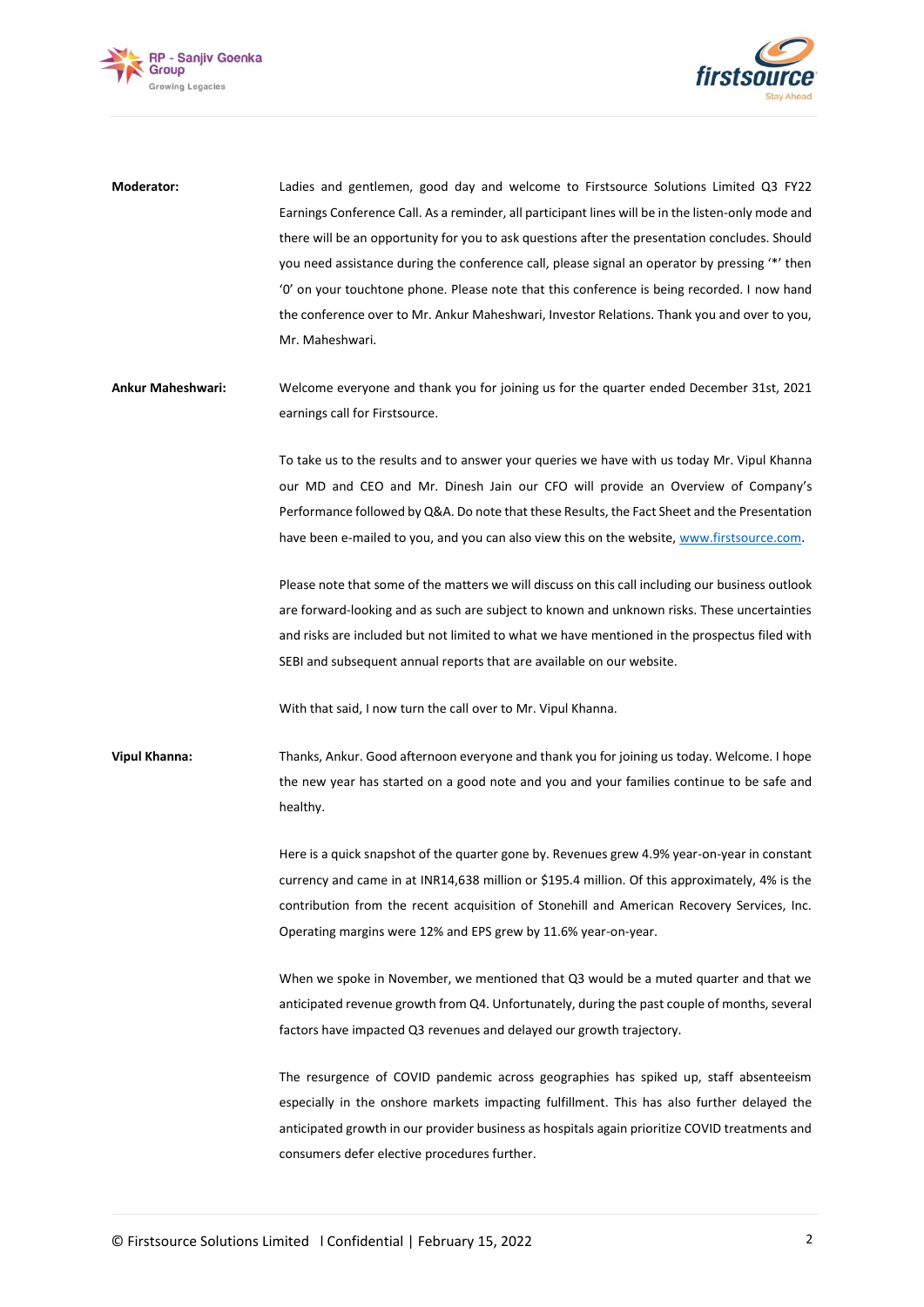



Additionally, a change in the timing and quantum of interest rate hike and the more aggressive tapering of mortgage-backed securities purchases by the Federal Reserve is leading to a sharper than anti-superior decline in the mortgage origination volumes.

Considering these macro factors and the supply side challenges, we are revising our FY22 revenue guidance to 14% to 14.5% including acquisitions. The acquisitions should contribute approximately 4% to the revenue growth for the year. Margins should be in the range of 11.8% to 12%, modestly impacted by the talent situation and the acquisitions.

While I'm disappointed that we are lowering our revenue guidance for FY22, I remain confident that we are strategically on the right track and that we have put in place the building blocks for strong sustained growth for the future.

Let's dive into the Industry Segment Performance. Our banking and financial services segment was flat year-on-year and shrunk by 2% in constant currency in Q3 FY22.

Let's talk Mortgages first. As you know, this business comprises of origination and servicing segments. The interest rate volatility, Fed's commentary on inflation and the likely interest rate increases in the calendar 2022 have all led to a sharper than anticipated decline in the origination market. 30-year mortgage rates are already near pre-COVID high in March '20 and have risen sharply from what we saw in November, December.

Our clients are actively rebalancing their capacities to align with the reduced refinance volumes. The impact is greater on our onshore portfolio versus offshore. We expect the recalibration of the refi market to carry into the next fiscal.

The Servicing segment remains solid and we continue to expand our servicing capabilities and offerings.

We have increased our focus on developing digital solutions to address the cost efficiency needs of our mortgage clients and we added three new clients in this quarter across both servicing and origination.

We also recently launched the next version of our post-closing platform in the market. This version reduces the backlog of closed files significantly by identifying the gaps much faster. We are pleased with the market traction of this offering thus far.

The integration of Stonehill is progressing as per plan. We are excited to take their capabilities to our existing clients and our capabilities to theirs.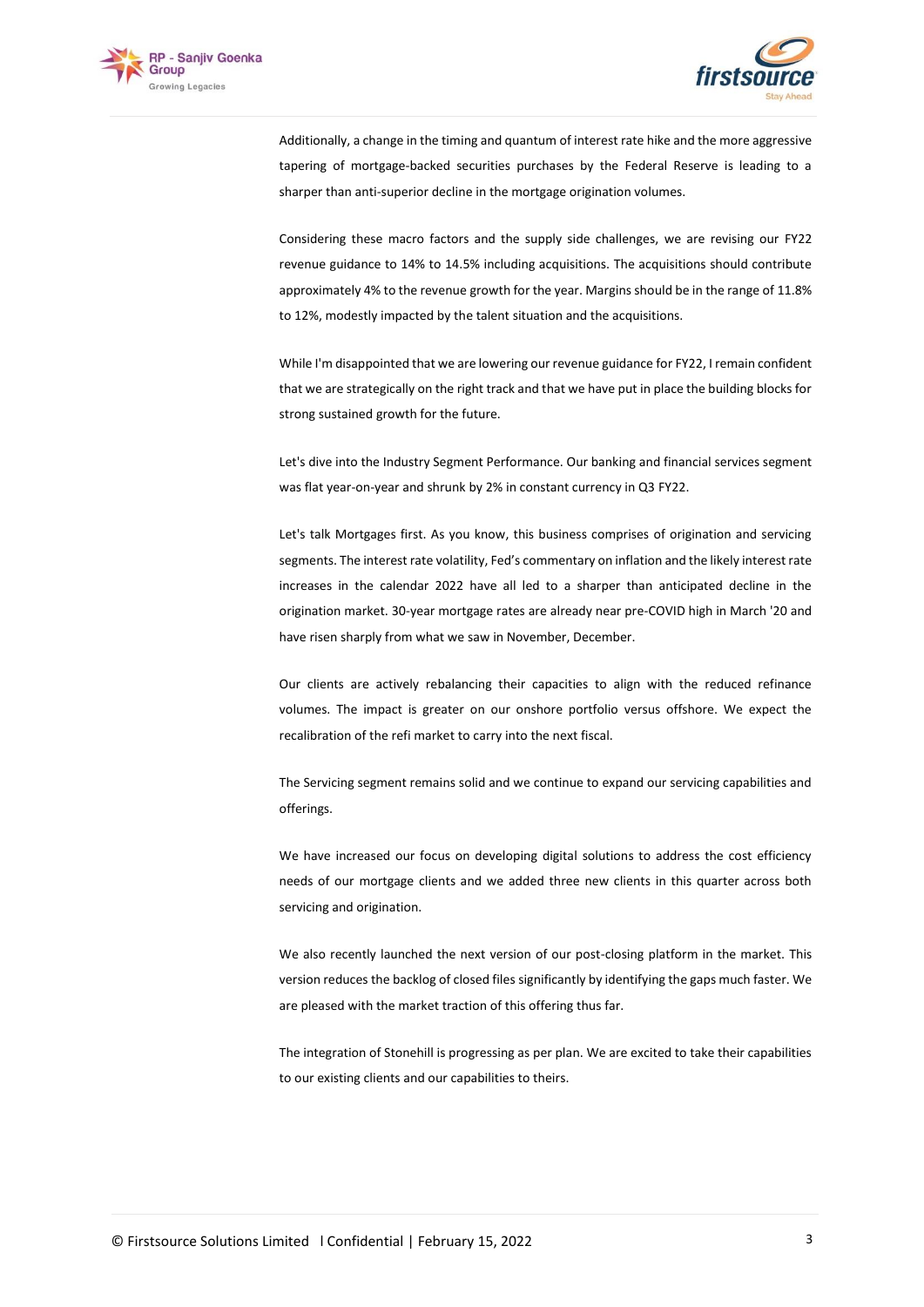



Coming to Collections, last quarter we spoke about the record low delinquencies and charge off rates in the credit card industry. While delinquencies remain near those record lows, the credit card spending continues to rise and is beginning to trend towards pre-COVID levels. With the revival in spending and the impact of financial stimulus waning, the market expects delinquencies to rise over the next three to six months

So while our Q3 revenues remained muted, we are seeing green shoots of recovery. In some parts of our portfolio the debt placement volumes are beginning to rise.

In this quarter, we completed the acquisition of American Recovery Services Inc. or ARSI, a leading player in the legal network collections market. This company adds complementary capabilities, strengthens our digital portfolio, expands our client base including few fintechs and helps hedge against the near-term default cycle volatility. We believe that the acquisition of ARSI will significantly bolster our market positioning in collections. I'll talk a little bit more about this in a minute.

As we look ahead, we are very optimistic about the collections business. It hit an air pocket this year from the unique macro environment, but the fundamentals of this industry remain quite strong and we expect a revival of volumes in the next fiscal.

Our sales effort continues to generate results in this quarter. We added two new clients in the collections business including one fintech or a BNPL company.

For the UK BFS segment, last quarter we spoke about the unfulfilled demand due to talent shortage. We have managed to address the majority of those challenges by increasing our hiring reach and opening new satellite centers in the UK.

Clients continue to focus on scaling operations onshore but are now more receptive to near shore or offshore delivery markets. Some of these discussions are progressing well. However, as the COVID cases rose, we saw higher absenteeism even in the work from home teams impacting client fulfillment.

Let me switch to Healthcare. The Healthcare segment grew by 28.4% year-on-year and 26.6% in constant currency this quarter and was the fastest growing segment once again.

Our Health Plan and Health Services or HPHS business continues to make solid strides. We spoke of the large BPaas deal with the leading health insurance company. The go live went as per a plan and the first batch of knowledge transition has started. The pipeline for HPHS remains strong especially in the digital intake business. The focus is now on strong execution. We are very pleased with the continued strong progress of the HPHS business.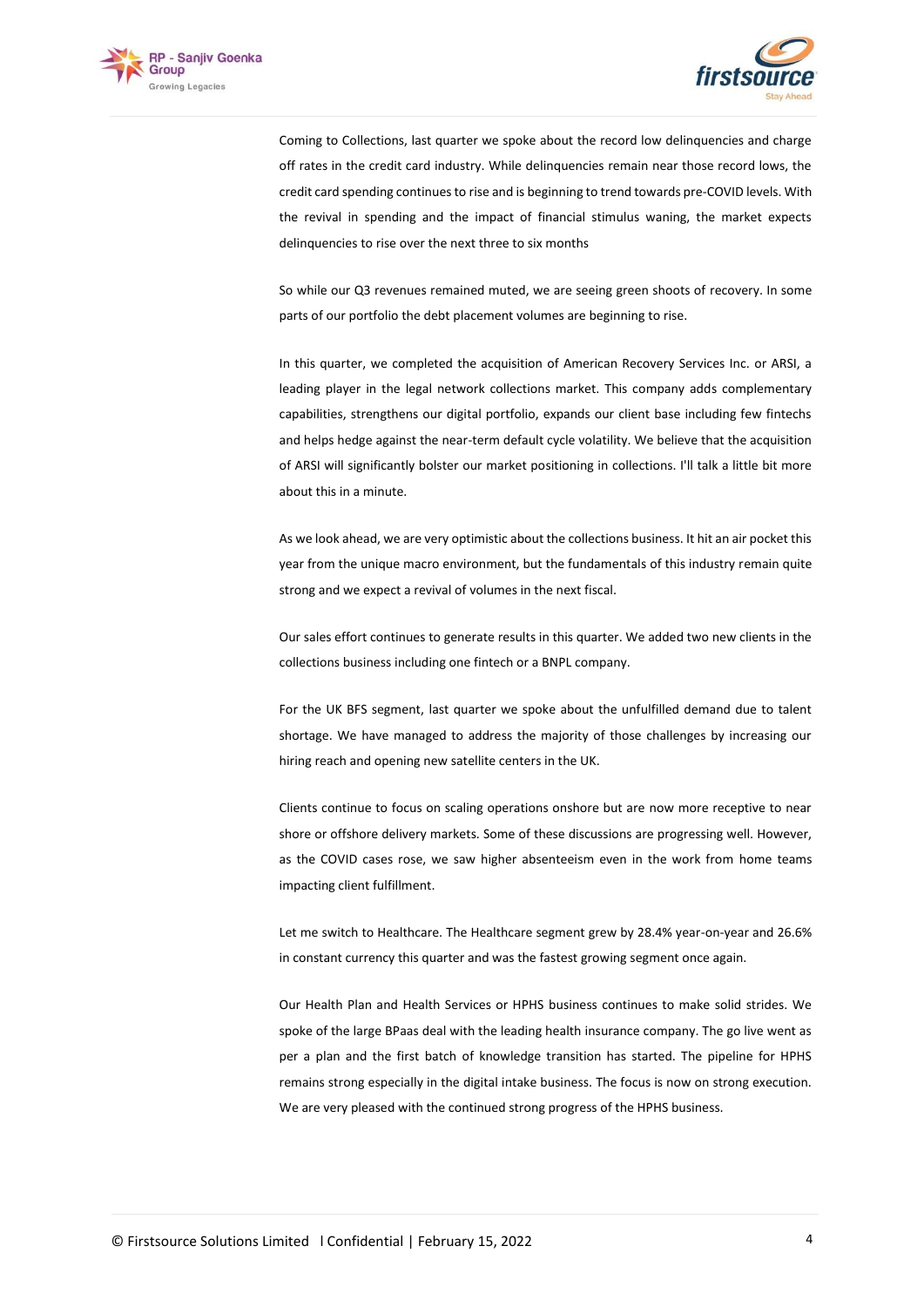



In the Provider business, the resurgence of COVID has further delayed our anticipated growth impacting volumes and our ability to staff capacity onsite at hospitals. The staffing issue is further exacerbated by the recent Fed rule requiring the staff at hospitals and health systems and their partners to be fully vaccinated.

If we step back and take in the macro view, the hospital financials have been significantly impacted by this successive COVID base. A recent study by the American Hospital Association and Kaufman Hall & Associates estimated that US hospitals lost more than \$50 billion of net income in 2021 despite the significant government support. Keep in mind, fewer medical procedures and disruption to a hospital's normal revenue cycle directly impacts the volume flow to us.

Assuming that Omicron is the last of the big disruptive COVID wave and that the public health emergency program is consequently wound down, we are cautiously optimistic on the return to normalcy and revival of volumes in the coming years.

Lastly, our efforts to extend the patient continuum into pharma and med devices market is yielding encouraging results. We've created a digital beach head and added two clients this year and as we speak we are working through a decent pipeline for the pharma and the med device segment.

On Communications, Media and Tech segment, this segment continues to perform well. In Q3 FY22 the segment grew by 2% year-on-year but degrew by 1.7% in constant currency.

Similar to the UK BFS, we have resolved most of the hiring challenges from our prior update by expanding the hiring reach and by moving some lines of work offshore. However, higher than anticipated absenteeism due to the COVID wave has hit this segment as well. Given the circumstances, we believe that the business has performed reasonably well and remains on a steady growth path. I'm currently in the UK and had a very good meeting with the largest client earlier in the week. The relationship remains very strong and we continue to explore new growth opportunities together.

Our sharp focus on scaling our footprint in the tech industry is playing out nicely. We added three new clients this quarter in the fintech space including our first crypto client and expanded to risk management services to these clients. The pipeline is building nicely and is currently at the high point for the year.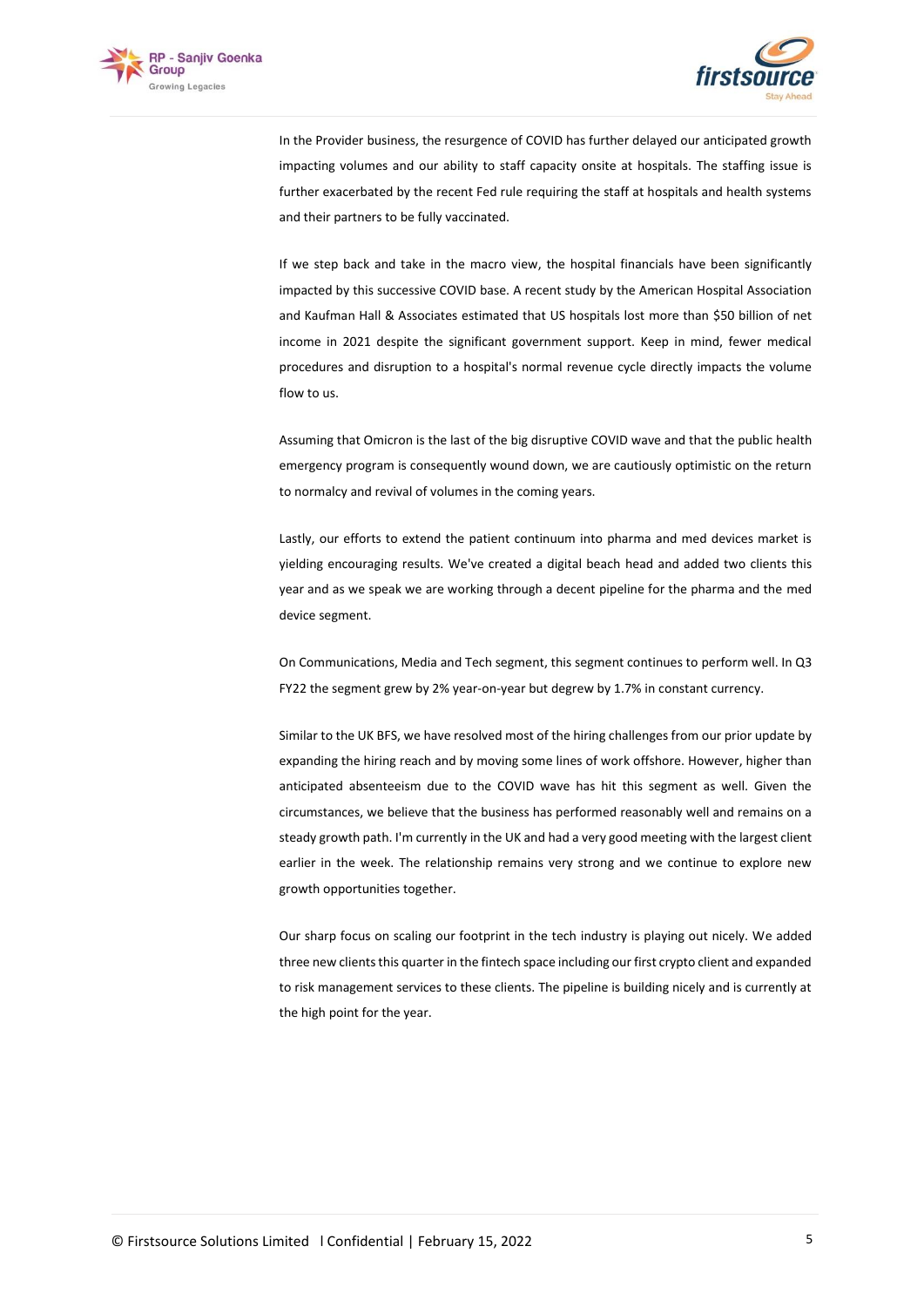



Let me give you a little bit more detail on the acquisition of American Recovery Services Inc. or ARSI. It's a leading player in the legal network collections market. ARSI was founded in 1986 providing legal collection services nationwide to the leading credit card issuers, insurance and fintech companies. The firm over the years has developed a strong partner network of attorney firms across the 50 states in the US to help provide legal action to resolve uncollected debt in their respective jurisdictions.

Let me just take a minute and explain the high-level debt collection value chain. Once a borrower defaults or charges off, creditors have largely three options: One, they could call and collect which is what we do today, is recover outstanding dues by call or digital strategies.

The second is debt sale where you sell the debt portfolio to a debt buyer for a percentage of the outstanding balance, cents to a dollar and then whatever the debt buyer does after that.

The third option is legal collections where you use a legal collection channel to file lawsuits to obtain a judgment against the charges off debt. The legal strategy can be deployed at all stages of the debt cycle from charge-off to late stage debt. It can be a standalone strategy or can be a follow-on strategy to the call and collect strategy. Typically, accounts with a higher outstanding balance and value are better suited for legal treatment. The legal collections market in the US alone is estimated to have a TAM of \$1 to \$1.5 billion and continues to grow.

This acquisition helps us build our capabilities and scale in the debt collection industry. It's firmly in line with our "Digital First, Digital Now" strategy and will enhance our platform-based services portfolio. ARSI has developed strong IP in the way prioritizes the lawsuit filing and has a proprietary platform that partner attorney firms use to manage case volumes.

The purchase consideration for this acquisition is expected to be US\$53 million, of which US\$46 million was paid at closing and the balance is payable on the first anniversary of the deal linked to performance-based earn outs. We are onboarding a very tenured and experienced team and I'm very excited as we integrate the entity within the wider Firstsource organization.

In another development, we are actively evaluating nearshore locations for the US and UK markets to address the structural demand/supply challenges in the onshore markets.

We're delighted to report that we opened our first delivery center in Mexico, creating a near shore option for a US client and we will go live with a large health plan in March next month.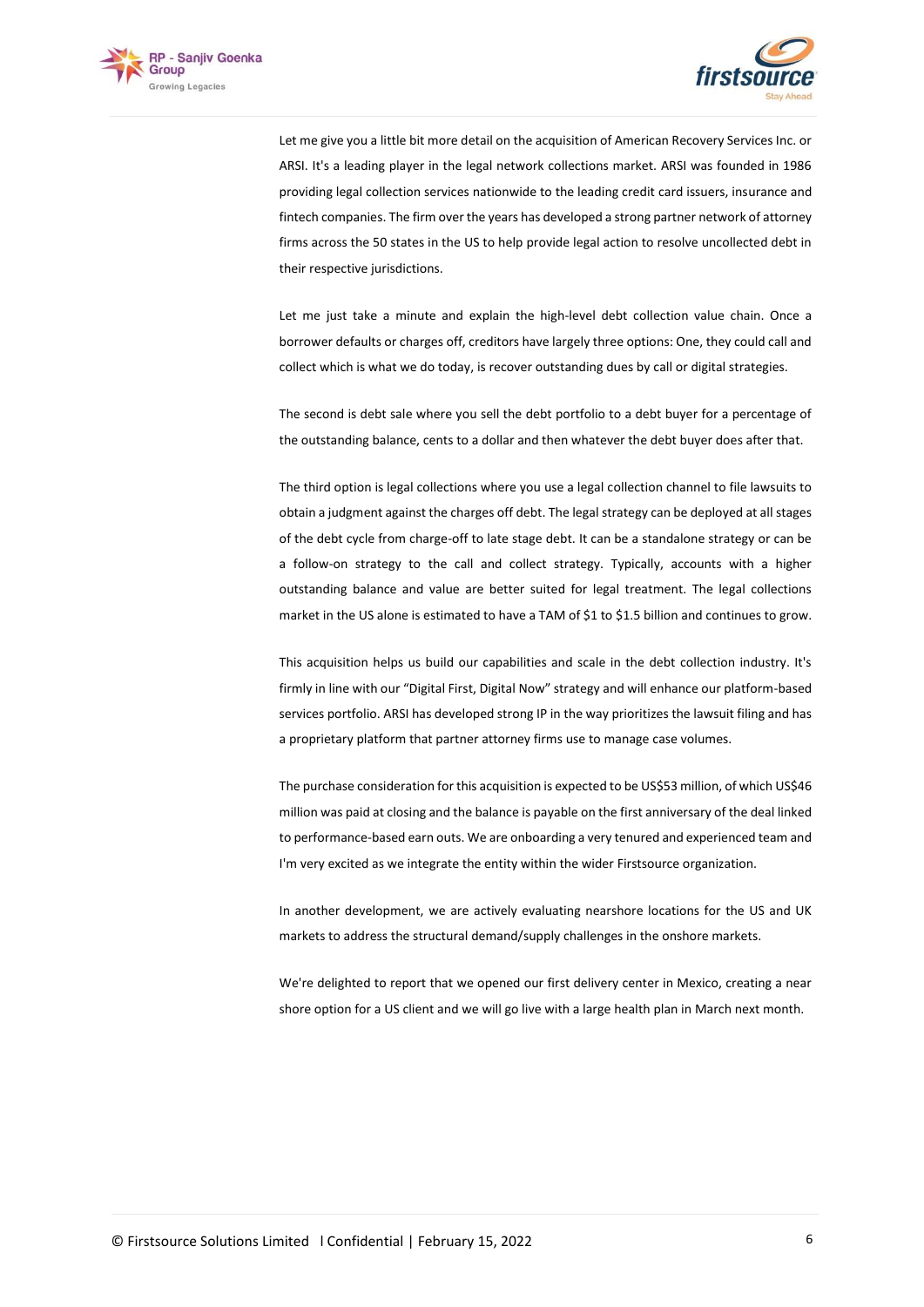



This has been a challenging year. A couple of macro factors. One, the surprising strength of the household finances and then the continued impact of public health have dented our original growth expectation in the collections and provider business respectively. And then while we anticipated that the mortgage refi market would cool this year, the reduction in volumes has been sharper than what we had expected. However, we shouldn't lose sight of the progress that we have made building out a foundation that we anticipate will drive consistent top quartile growth in our industry over the longer-term.

We are focused on our growth framework to one, maintain a sharp focus on the three core industries of banking, healthcare and CMT. Second, modernize our offerings particularly investing in our "Digital First, Digital Now" approach and third building a purpose-led scalable and agile organization.

With rejoinder, we made solid progress on these over the last 12 to 18-months. We successfully turned around our HPHS business including the largest platform-based services deal in our history, further expanded our domain and digital capabilities with the acquisition of Stonehill and ARSI.

We engineered and introduced new platform-based services like the mortgage post closing and a few others, greatly strengthen our delivery and account management capabilities and we've recently gained inclusion in the Bloomberg Gender Equality Index, a testament of our efforts to build a holistic and inclusive growth-oriented company.

We look forward to speaking you again in three months and we'll highlight our full your results and provide our expectations and guidance for the next fiscal year.

I will now pass over to Dinesh to Cover the Financial Details for Q3.

**Dinesh Jain:** Thank you, Vipul and hi, everyone. Here is a quick summary of Q3 FY22 financial performance. Revenue for Q3 came in at Rs.14,638 million or \$195.4 million in dollar terms. This implies a year-on-year 7.2% in rupee terms and 4.9% growth in constant currency terms.

> On the margin front, operating margin on EBIT came in at Rs.1,762 million or 12% of the revenue for the quarter which is 10.8% growth year-on-year and the margin expansion of 39 bps.

> Profit after tax came in at Rs.1,355 million or 9.3% of the revenue for Q3. This is 11.9% growth year-on-year with a margin expansion of 39 bps. In Q3 FY22 we generated Rs.3,243 million cash from operation. Our free cash flow was Rs.3,059 million after existing for CAPEX of \$184 million. Our closing cash balance as of December 31st was approximately Rs.1,898 million.

DSO is slightly higher this quarter which is at 58 days as compared to 54 days last quarter.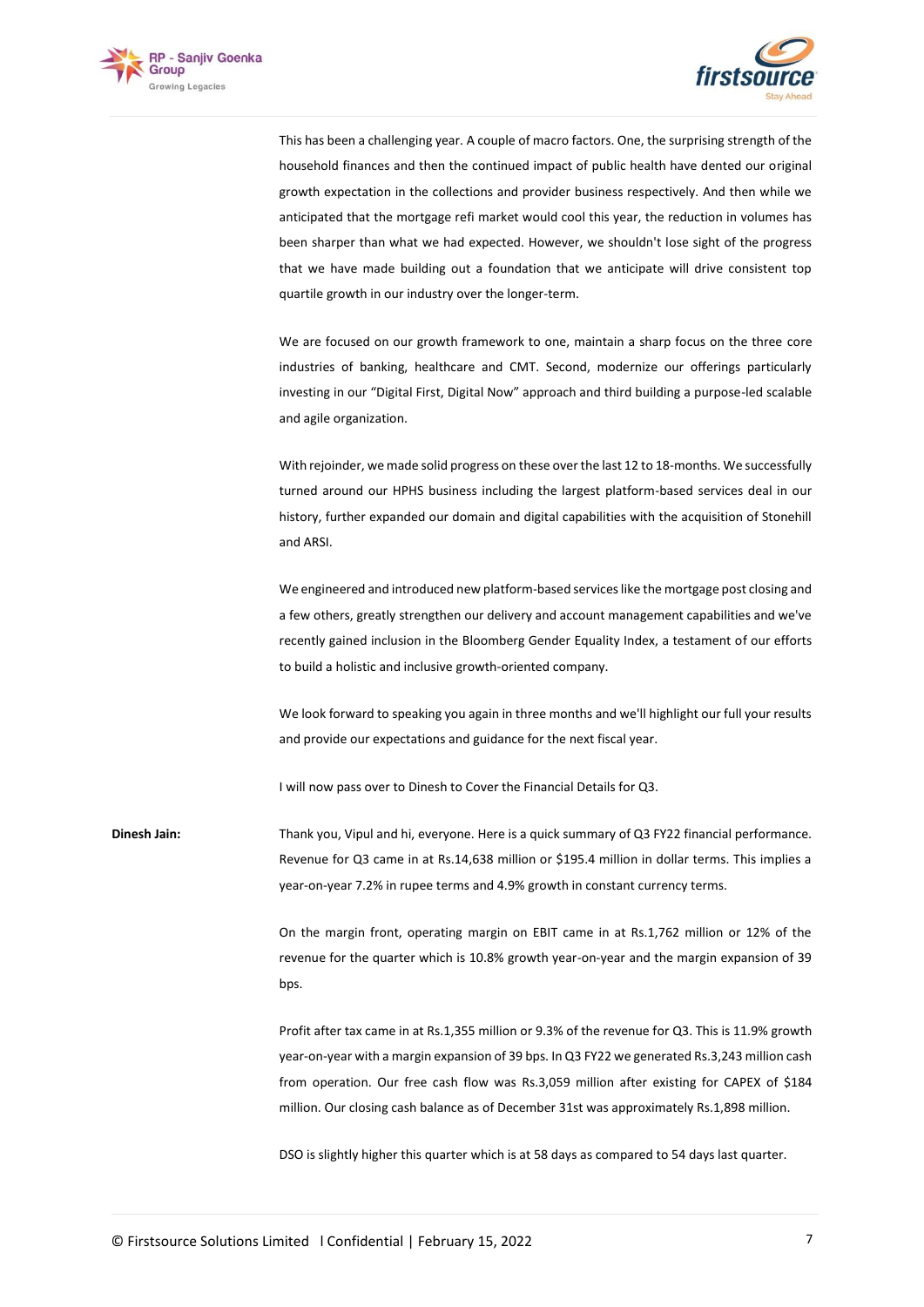



We completed two acquisitions during the quarter as Vipul talked about in detail about the ARSI and Stonehill. The purchase consideration paid were around Rs.5,067 million. Both these acquisitions have earnout payable on first anniversary linked to the performance.

Net debt as of December 31st stand at Rs.5,882 million or \$79.1 million versus the Rs.3,380 million or \$45.5 million as of September 30,2021.

Tax rate for the quarter is slightly lower around 16% but we expect it to be within the range of 16%-19% for the year.

I am pleased to announce also that board has recommended an interim dividend of Rs.3.5 per share or 35% for the financial year. Total payable expected on account of this going to be Rs.2,439 million.

On our FOREX hedging, we have coverage of GBP 43.3 million for the next two year with rates ranging from Rs.108 to Rs.113 per pound. We also have a coverage of \$68 million with average rate between Rs.77 to Rs.80 to a dollar.

With this we can open up for the questions.

**Moderator:** Thank you very much. We now begin the question-and-answer session. The first question is from the line of Nagraj Chandrasekar from Laburnum Capital Advisors. Please go ahead.

**N Chandrasekar:** I can understand on the current quarter but even by the second quarter provider business was still 15% to 20% roughly below the pre-COVID run rate of \$120 million a year. Why was this even in the second quarter despite electives being back to normal in the US and how does the public health emergency specifically hit us and our eligibility business? I'm asking this because some of the larger RCM players like R1 were talking about procedures being back to normal by the second quarter two, three months ago. So just wanted to understand how we were specifically hit more than the larger RCM players by what has happened.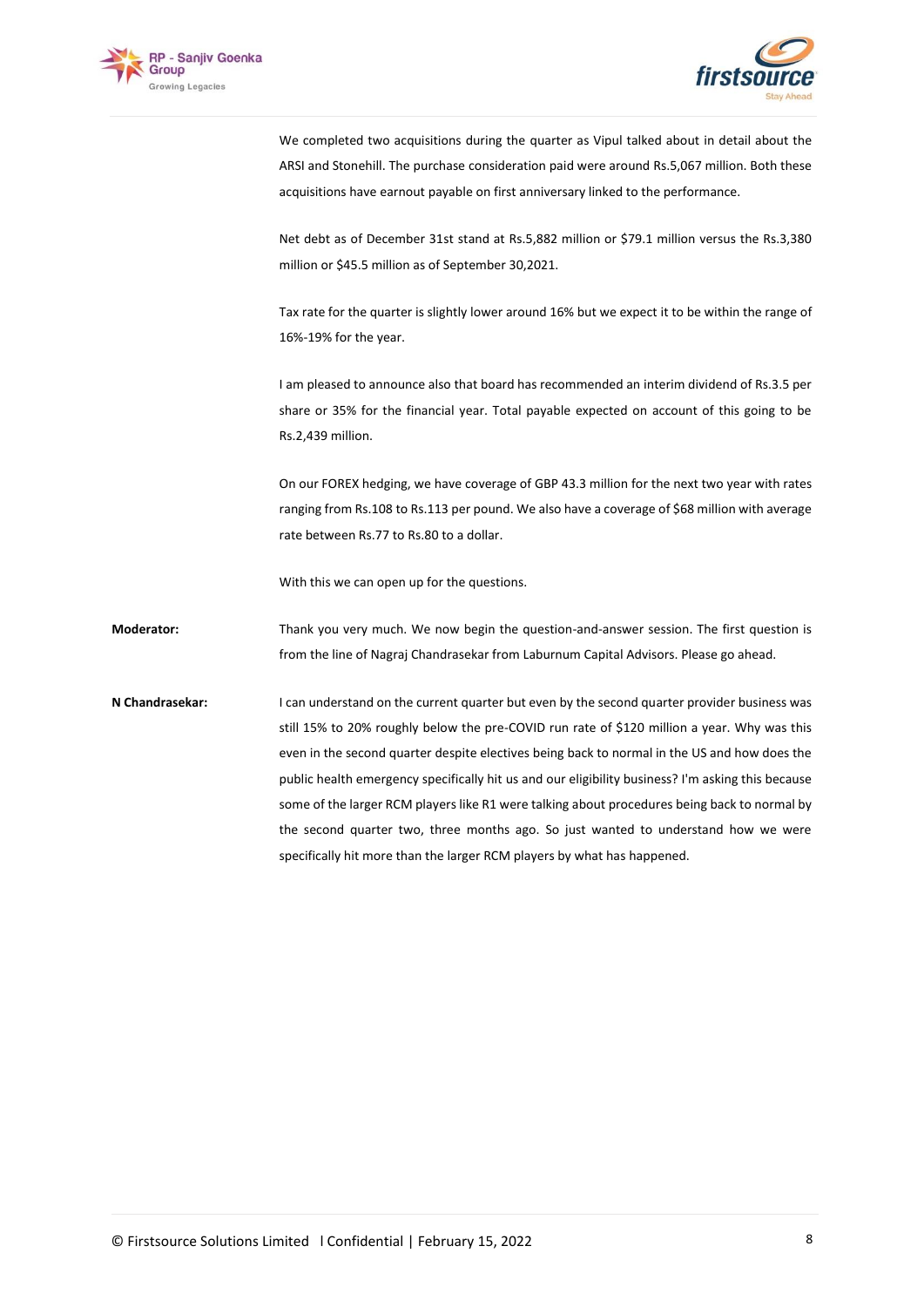



**Vipul Khanna:** So couple of comments, right. One, relative to public health emergency I think that's one of the nuance which impacts us. We play on a part of the revenue cycle or a big part of our business is just the eligibility services where we get coverage for uncompensated care for our clients, primarily through either medicaid enrollment or other avenues which might be available. Now, because of the public health emergency, government is providing a lot of support to hospitals for COVID treatments and others and there has been almost a large chunk of population which is automatically enrolled in medicaid because of the public health emergency through proclamation. So that has disrupted the normal revenue cycle flows, the normal sort of portfolio of what type of clients will come in and what sort of support they would need for our hospital clients. That disruption of the flow has impacted our flow which is the eligibility services. And our hope was that in Q3, we'll see that support will wane down and normalcy will return to people coming back to hospitals. But with the resurgence of Omicron, again, we saw that a lot of hospitals prioritize COVID care, consumers also were hesitant sort of coming back and that ran through most of December and January, hopefully that kind of starts to die down. But we were expecting growth to come back in Q3 and Q4 and that's what we've seen deferred back because public health emergency for now targeted to go sometime in mid-April. That's the difference between us versus some of the full scope RCM players which might be doing different scope deals.

**N Chandrasekar:** Does that mean the growth we've seen QoQ on the healthcare side has all been driven by HPHS?

**Vipul Khanna:** Majority is absolutely coming from HPHS and provider has had a relatively muted year.

- **N Chandrasekar:** On the BFSI side, we've seen a moderation in margins which were at sort of all-time highs. Is this now a more normalized number and what really were the drivers of this spiking up over the last few quarters, was it driven by sort of mortgages numbers and is the current margin a more normalized margin?
- **Vipul Khanna:** So as volumes in the refinance portion of the business side, as they have started to tone down, more than what we expected, we are balancing our costs. So there is a little bit of a time lag between revenue dropping off and full cost action taking and there'll always be some fixed costs as well. So I think some of it is baked into our Q3 numbers and some moderation in the margin will kind of come through in Q4 as well. But, when we were enjoying the higher volatile revenues of mortgage, we had a little more SGA leverage on that business as well. So that was partly driving some of the reasons. Collections, again, as we said, we started well in Q1 and then it started dropping. That has an impact on the margins. I think next year when collection volumes come back, that will be a positive sort of tailwind to the margins for BFS while mortgage will kind of pull it down a little bit.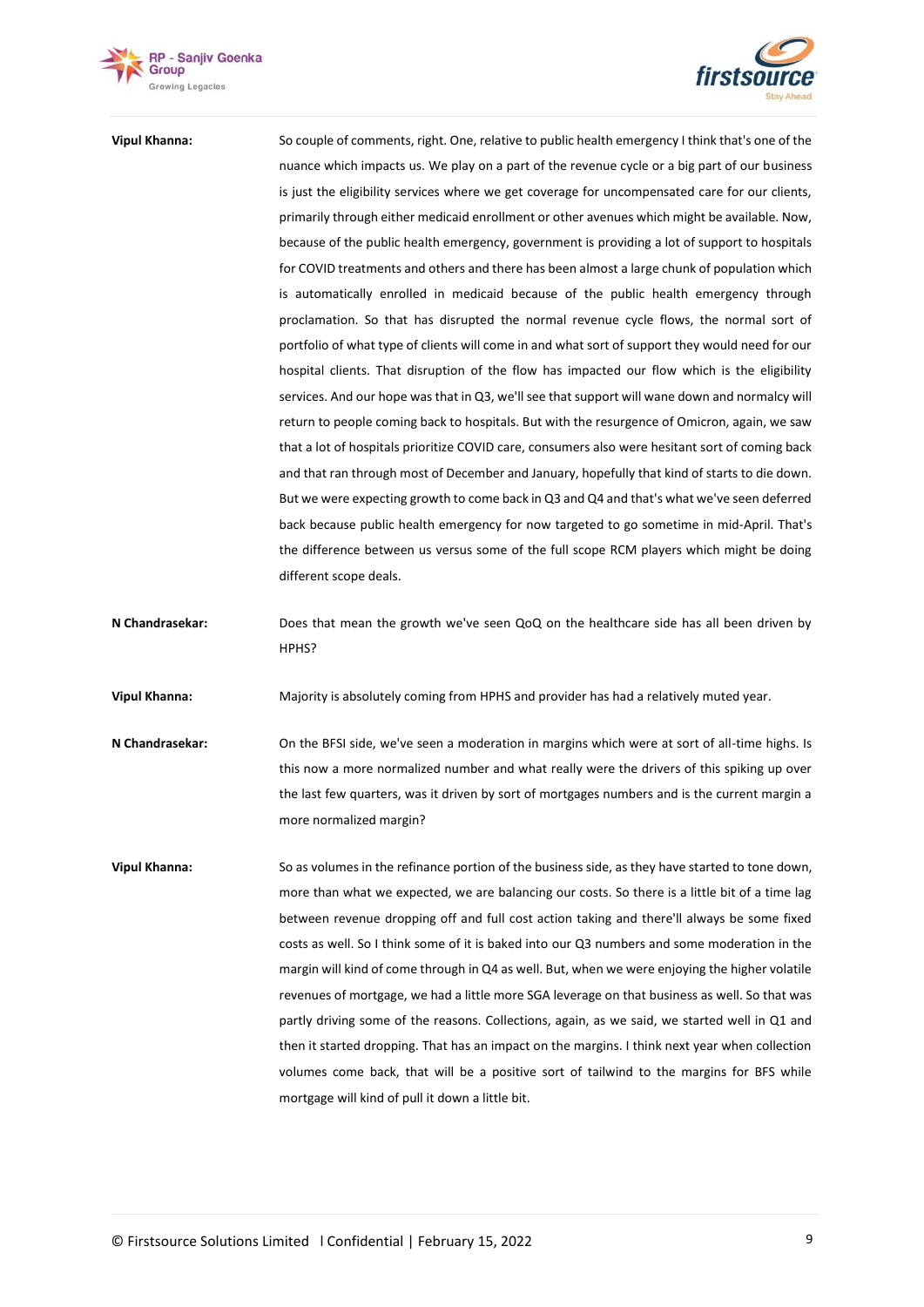



**N Chandrasekar:** Finally, what was the absolute mortgages dollar number this quarter? I see the total origination and REFI volume in the US is now settled at roughly \$600 billion ballpark in the last quarter if I'm not mistaken. Do you think that is a sort of normalized number or did you see it having the chances of going to a \$300, \$400 billion combined number like you had in the first half of 2019.

**Vipul Khanna:** In terms of our revenue, Q3 including for partial quarter for the acquisition, we're closer to about \$50 million revenue for Q3 on the mortgage side. The market in terms of the volumes is a very dynamic market by Fed zone and own admission. They've taken out the word transitionary from their inflation commentary and they said that "We'll have to watch it carefully and keep the policy nimble." And we are seeing most of our clients also kind of watching it. The purchase market continues to be strong in the US and that we see that demand is strong, it's more limited by supply. Obviously, as interest rates have grown, there will be some dampening of demand because of higher interest rates as the 30-year mortgage has already moved up something like 50 basis points from November to now. I think there'll be some dampening, but the purchase market continues to be strong. The refi volume as to what is the equilibrium based on the interest rate I think that judgment has to come to say what will be the volume out there. But I also wanted to caution out that, look, there is a lag between the volumes that are coming there and what is forecasted versus how it plays out in our revenue and forecast. So what you saw in Q3, we expect Q4 will be lower as far as refi volume is concerned.

**Moderator:** The next question is from the line of Mohit Jain from Anand Rathi. Please go ahead.

- **Mohit Jain:** One, I was not clear about the organic growth number. So how much contribution have you added for Q3FY22 in terms of absolute dollars?
- **Vipul Khanna:** We said we've done about 5% year-on-year, of which approximately 4% came from inorganic, so modest 1% year-on-year came from organic.
- **Mohit Jain:** So, when you say modest 1%, 3Q'21 you're closer to \$185, \$186 million and this time we have reported \$195 million. We are seeing almost \$7, \$8 million have come of an organic which seems to be on the higher side.

**Vipul Khanna:** About \$7 to \$7.5 million has come from inorganic.

**Mohit Jain:** That includes Stonehill and two days contribution of ARSI?

- **Vipul Khanna:** No, we actually got more than that because we signed the contracts sort of earlier, so we got more than that revenue in ARSI.
- **Mohit Jain:** So ARSI they integrate for one month or how should we read it?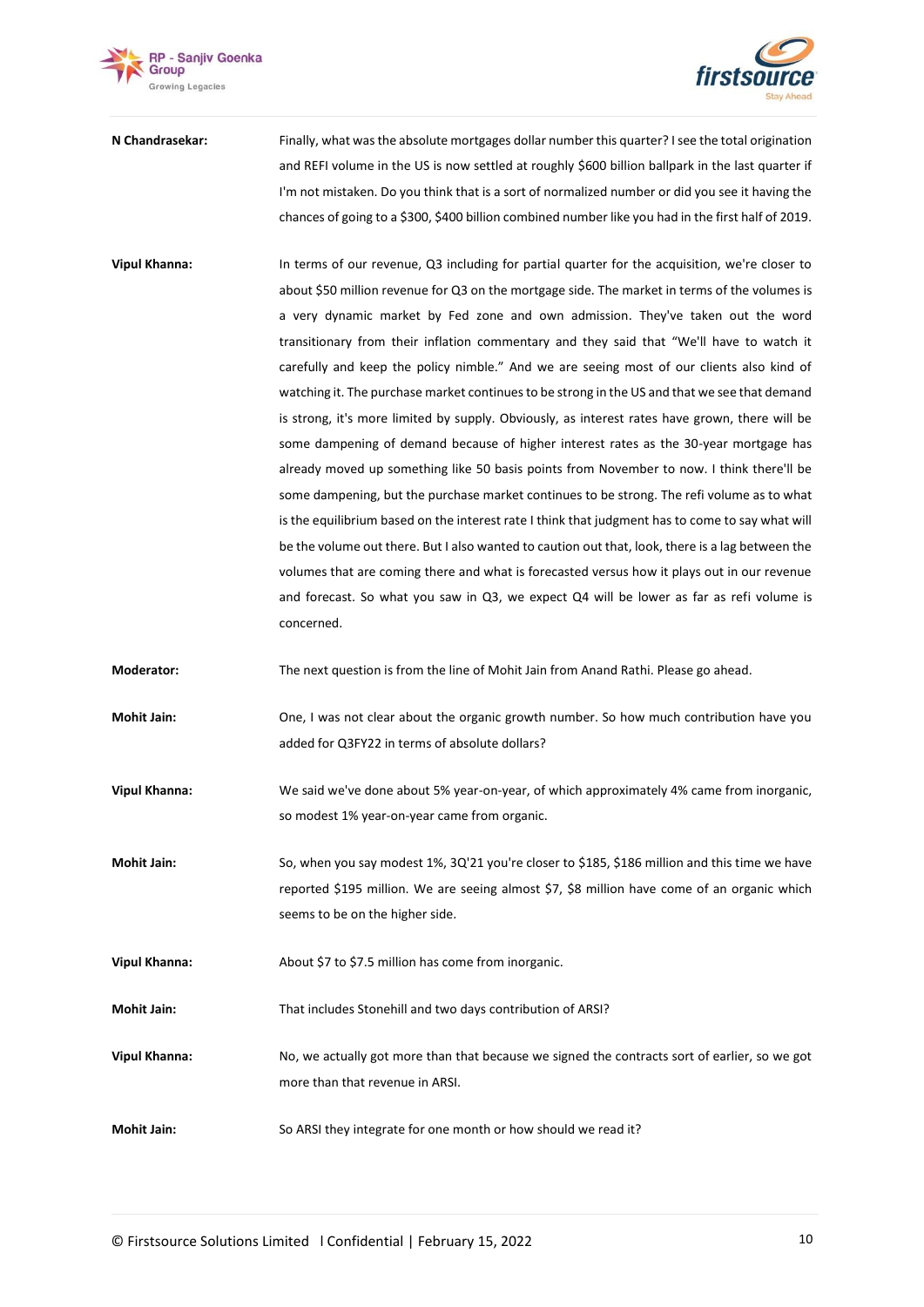



**Vipul Khanna:** ARSI was slightly less than a month but closer to a month.

**Mohit Jain:** The other one, Stonehill group is integrated for almost two months, is that correct?

**Vipul Khanna:** Slightly less than two months but yeah.

**Mohit Jain:** From a 4Q perspective, what is our outlook because there is a sharp downward revision, there is a revision in the last two quarters as well. Any outlook on '23 would be helpful like you guys are bottoming out in 4Q or you think there will be some pressure in first half '23 as well and then you may see recovery towards second half of next year?

- **Vipul Khanna:** Q4, if you look at it obviously we will see an impact, that's why we have brought the full year guidance down to the 14% to 14.5%. Taking the full quarter impact of the acquisition, I think the fourth quarter will be growth over what we saw in Q3 because of the impact of these acquisitions. But in terms of the outlook that you asked I think I mentioned earlier collections is starting to turn around, we're starting to see green shoots of higher volume. Obviously, they won't show up in the revenue for Q4 but I'm cautiously optimistic that volume recovery will start to climb up through Q1 and kind of continue to climb through Q2 FY22. Second, provider, again, little bit of a variable. Hopefully omicron dies away as it's for now tendering to be and there's no reversal of this declining trend. With that we expect that provider should start to come back to normal especially if the public health emergency is finally closed down in April. HPHS is continuing strong. Mortgage servicing is continuing strong. Europe is strong. The only variable is definitely Q4 for mortgage refi will be lower. I expect that will continue, the refi will at least be lower in the first half of H1 right before it stabilizes. So when you add all it up we haven't done the full forecast but I would expect that next year most businesses will start to trend upwards barring sort of the refi portion of the market business.
- **Mohit Jain:** From the total mortgage standpoint like you spoke about I think \$50 million as the revenue for 3Q. You are obviously expecting a sharp decline next quarter. Where do you sort of expect it to settle down?
- **Vipul Khanna:** Without acquisitions mortgage is about \$50 million for the quarter (Q3). Now as we go to Q4 and then we have the full impact of the acquisition, we expect at this time we are modeling about \$45, \$46 million including acquisition.

**Mohit Jain:** And then steady from there till the time you see some recovery?

**Vipul Khanna:** We will see some softness from that level thereon as we go into next fiscal because of refi volumes.

**Moderator:** The next question is from the line of Dipesh Mehta from Emkay Global Financial Services. Please go ahead.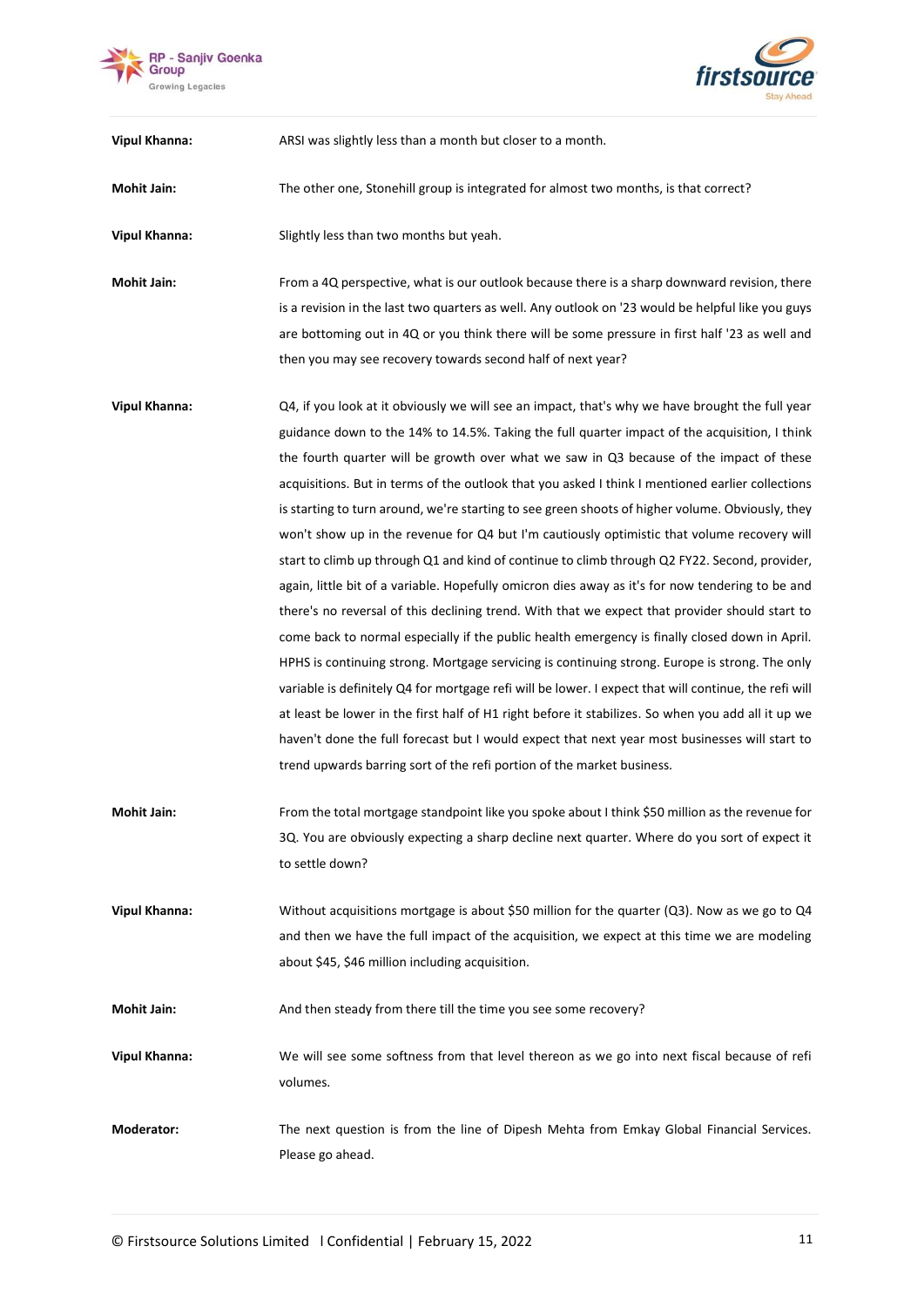



**Dipesh Mehta:** Just want to get sense about the organic business. I think you partly answered \$7.5 million is acquisition. So in a way you are employing this quarter, we have a sizable sequential decline and probably even YoY we might be down or might be hardly any growth. So if you can help us understand now mortgage business if one look at it, mortgage business is not explaining full weakness and obviously we know some of the factors which are not doing well but surprisingly there are not sufficient factors which are negating that insights. If you can help us understand structurally what measures you are taking which can negate some of the headwind, right. In business in any given period, you have some headwind, you have some tailwind. But for us, negatives are outweighing positives. So if you can help us what steps you are taking which can give sustainable growth over medium term?

**Vipul Khanna:** Great question, Dipesh. If I just step back and look at our portfolio of the five large operating businesses, this year HPHS had a strong year, CMT had a strong year. Europe which partly overlapped the CMT had a decent year. There were some staffing issues, etc., which kind of took away some of the revenue opportunities. But collection was impacted with very unique economic environment. Provider is because of continued COVID. And then mortgage we expected but it's gone a little bit worse than we anticipated because of how the markets moved and how inflations come up in the US economy. So effectively two of the businesses were buffeted or face macro headwind which I think will play out which should ease out next year both for collections and provider. Organically, in terms of our effort, the stuff we're doing is that we have invested and we've taken the time for a provider business to strengthen our offering, strengthen our teams on sales and account management and we've integrated patient matters into a better platform and I think as markets come back we have a broader offering which covers the entire patient payment experience as opposed to just we were doing chunks of collections and chunks of eligibility. Now, we'll do the patient experience. So I think provider, we have done a lot of work kind of make sure that we have a broader offering and a more strengthened team as the market comes back. As far as collections is concerned, I think the acquisition of ARSI gives us tremendous capabilities on the complementary side. Today, we just did one part which is the early stage. Now we can do the third leg of the value chain which is legal collection. And we do intend to take this broader capability to a broader customer set beyond the credit card segment into fintechs, into utilities as well and we are also actively deploying some investment into UK to take the collection capability out of US and take it to the UK market. Again, early days to kind of keep there. That's on the collection side of it. Keeping on with the CMT focus that I've been talking to you about I think it's been a complete organic build, coming cold into the market from a standing start. While revenue wise is taking time but I'm very encouraged by the kind of logos and the kind of work we're signing up and I think that will start to kind of gather momentum into next year. And that will be all net new growth given the new growth sector, the fast-growing sector has a very small revenue base into this year, whatever we get next year majority of it will be net new growth. And then lastly on mortgage, the Stonehill acquisition is almost two-thirds or more than that is towards servicing. So it kind of strengthens our servicing portfolio.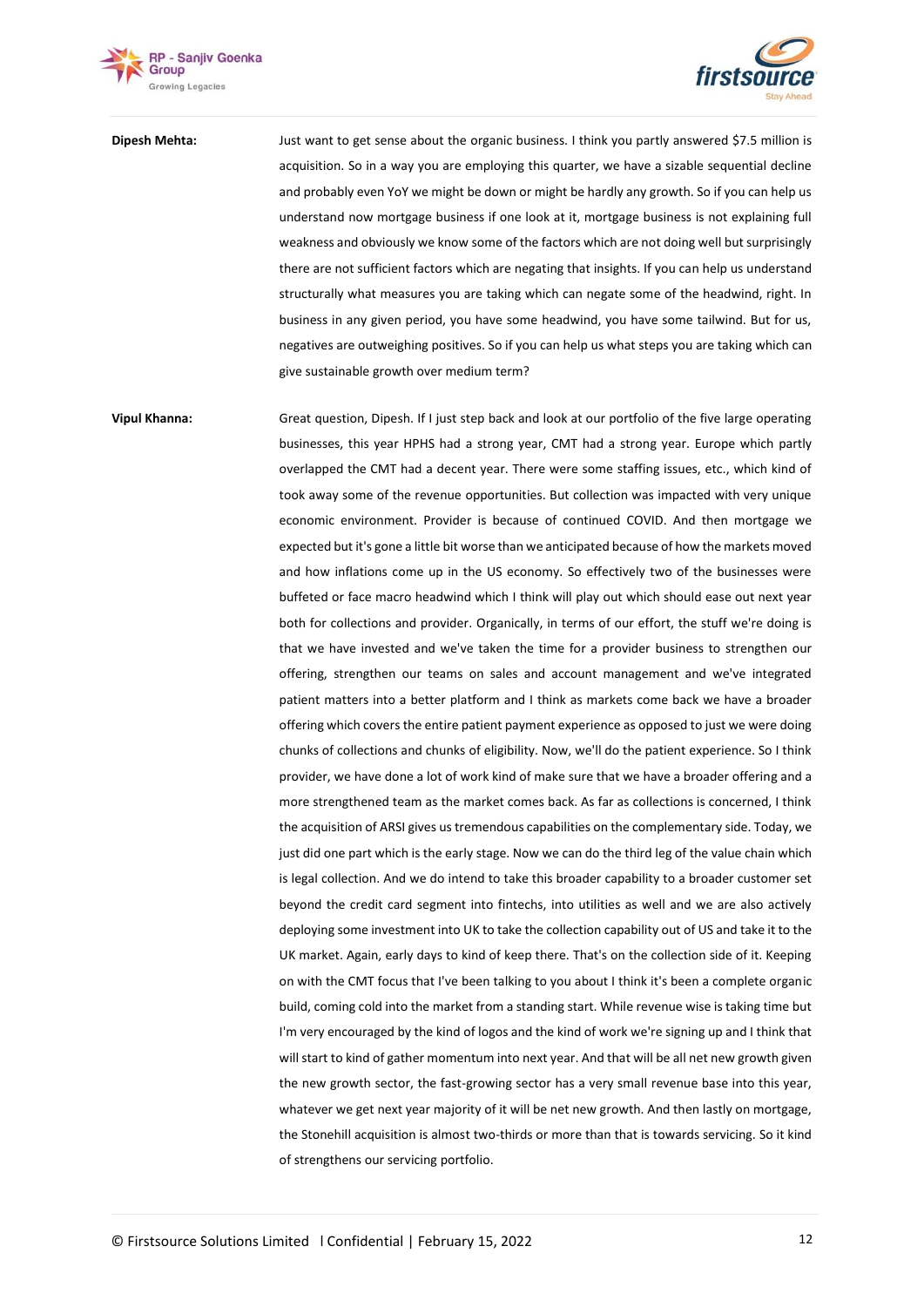



So while we'll deal with the volatility of the refinance market, I think we continue to focus on the service portfolio so that we kind of continue to have a more stable revenue mix as well as that share increases as far as overall mortgage is concerned. So those are some of the specifics in terms of actions across the businesses so that we can somewhat limit the better deal with the macro impact that we saw in '22.

**Dipesh Mehta:** So let me ask it differently, Vipul. I think year back or a year and a half back over here, you always used to say business considering overall portfolio, we can deliver low to mid teen growth on sustainable basis, on organic basis. That is what you expect the business to deliver. FY22 seems to be weak year. But considering all these put-and-take, how far we are from delivering those kind of number on organic basis?

- **Vipul Khanna:** Dipesh, it's a fair question but now that I'm guiding to 14% to 14.5% we're still looking at between 10% to 10.5% organic growth to come this year despite the significant sort of headwinds that we've had. So to that extent, if you think about it, last year you guys had asked us and challenged us that FY21 a lot of the majority growth came from mortgage. This year if you look at it mortgage had pretty small growth, low single digit growth on a net year-on-year basis although run rate will be lower. So all the organic growth that you're seeing has come from the investments that we put in '21 into healthcare, CMT and stuff. I think that robustness will continue to show into next year as the volatile revenue plays itself out and it's a more stable and sustainable revenue which comes into play.
- **Dipesh Mehta:** But if I do adjustment for mortgage business from exit FY21 to now, you have significant headwind entering into FY23. In FY22 because we are saved because our exit rate was very high in mortgage. Once we exit FY22 we have significant headwind to get that double digit organic growth and that's why I ask this question.
- **Vipul Khanna:** Again, we are going through a robust budgeting process. I don't have the numbers yet to give you for the next year growth. I am giving you direction and qualitative answers from how the numbers are playing out. I think the foundation for the business is solid in sort of four of the five. It's the mortgage volatility which is kind of creating some noise but otherwise the businesses are all on a sound footing. Once you kind of pause and look at the math, you can see what the organic will come out to be.
- **Dipesh Mehta:** Can you give me a couple of data points? What would be the servicing mix or servicing revenue this quarter out of mortgage \$53 million which you said including acquisition?
- **Vipul Khanna:** This quarter the servicing is closer to 40%.
- **Dipesh Mehta:** The split between provider and payer?
- **Vipul Khanna:** It's half and half with maybe HPHS being slightly higher than 50%.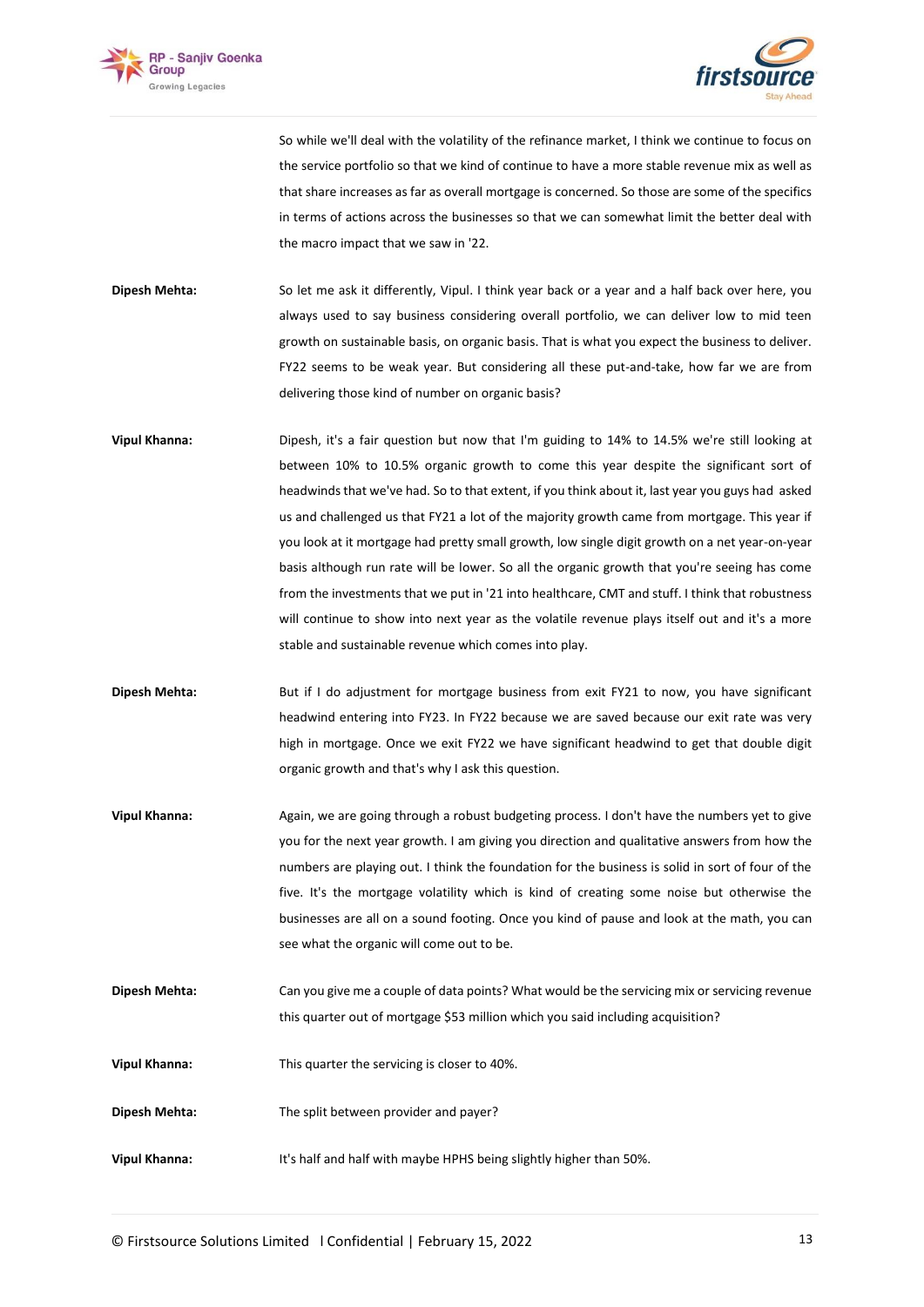



**Moderator:** The next question is from the line of Manoj Baheti from Carnelin Asset Advisors. Please go ahead.

**Manoj Baheti:** I have a couple of questions. First one is if I look at the headcount, the head count is going down and that is something like maybe due to attrition but if the headcount starts going down especially in your business, are you factoring in a lower growth momentum or it is because of higher efficiency or higher digital-enabled solutions or services which you are providing, how do we read this number?

- **Vipul Khanna:** Clearly, as we talked about, right, as some of the volumes have declined this quarter on mortgage and last two quarters we've been seeing softness in collections business, we've kind of managed our headcount as attrition has happened we've not refreshed some of the positions right to make sure our headcount is in line in this. I think it reflects that majority but yes, ongoing basis there is a lot of effort at automation both in terms of what we contractually commit to our clients as well as for our internal efficiency. Also, keep in mind that the acquisitions that we've done, although they had a small impact in the third quarter, more in Q4, both have platform-based services at the core, so their revenue runs on a different trajectory than our business, both majority of the business and outcome basis and delivered through platforms. So they have a different revenue to headcount sort of dynamic compared to rest of our business and that will also have a positive impact on the revenue to headcount relation on overall as those are fully integrated in Q4 in our results.
- **Manoj Baheti:** So this headcount number is inclusive of your acquisition the manpower which you acquire or ex of that?
- **Vipul Khanna:** Inclusive.

**Manoj Baheti:** On organic basis, is it much bigger drop than this number?

**Vipul Khanna:** We've added slightly less than 400 people through these two acquisitions.

**Manoj Baheti:** My second question is like if I have to see mortgages reduced from a medium term perspective especially looking at the way the US macro will unfold, interest rate starts going up, I don't know whether delinquencies on credit card will again go up with the rising spend and also in terms of your refinancing business like which will have a structural headwind at least for the next one or two years, so how you are going to mitigate these kind of headwinds especially on mortgages business which is a large proportion of your revenues as well as I think on the base side also it is having a good growth, so if you can answer this question?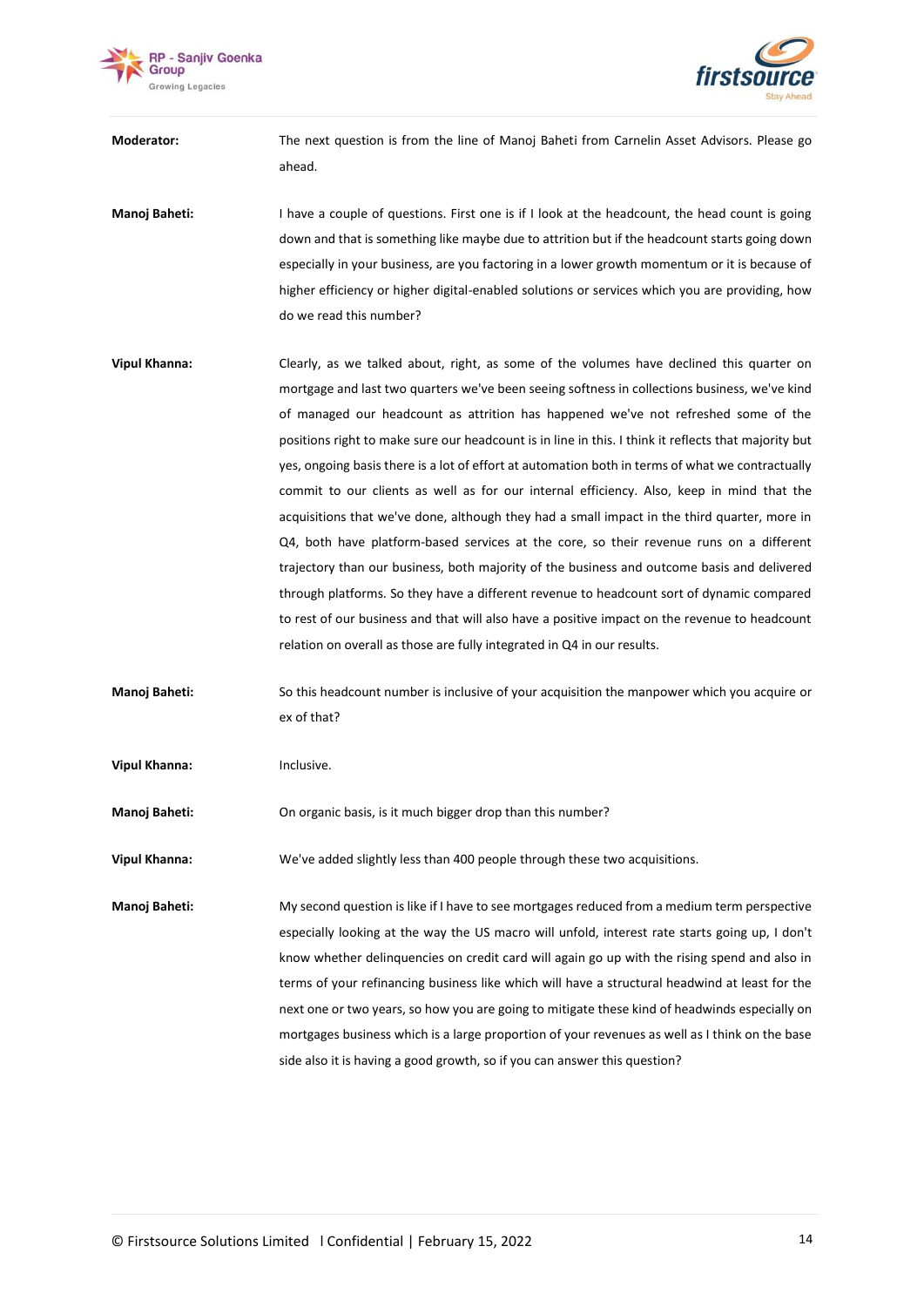



**Vipul Khanna:** Two parts of your question. When you talked about the impact on the credit card, right. So clearly as spend rises, right, as people step out and start to do discretionary spend on credit card and which is essentially an unsecured loan and with inflation starting to kind of impact household finances, delinquencies rate will rise, right. Right now they are way off the normal delinquency or historical delinquency rate, but they will rise and we're starting to see that. And in normal economic environment, there is a natural some part of a hedge between our collections and mortgage business, right. FY22 was a very unique year where both kind of went in one direction of sorts, right. Next year I think they'll return to some element of natural hedge between the mortgage and collection business, that's just one comment. The second comment on the mortgage side, yes, as interest rates rise, refinance economics change for average home buyers, right. They go for a refinance when it makes sense if interest low, they save some dollars. But when interest rates go high, there is no incentive for them to seek a refinance, right. Then you're down to sort of the normal purchase transactions or there'll always be a population of home buyers who've had historically higher rates or whose credits improve and then they're eligible for lower rates and they come in for refi. So there is that core refi, there is core purchase and then there is a volatile or the more opportunistic refi buyer who comes in because there is interest arbitrage opportunity for them. I think the third portion is what is dropping of now. And they all repeat the cycle three to five years as interest rate go above that. So we are starting the end of that cycle, whether it takes three months, six months, nine months to work its way through the system, we'll kind of see. But I think there is a core element to our mortgage business, the servicing as well as the core volumes of refi which is strong. With the acquisition of Stonehill, we are adding two new lines -- quality control and due diligence. Due diligence especially plays in the secondary market purchases which is unlinked to what's happening in the core market and especially with the MBS purchase lower by Federal Reserve, the secondary market activity increases, right, more investors buy pools of loans, and they need due diligence services on them and they need QC services on them. So I think that was the whole reason we also were keen on that acquisition to make sure we are building foils for additional growth lines there. And I think for servicing, more efficient refi or more efficient financing and then QC and due diligence are the building blocks for now for us. And second, clients still are doing a reasonable amount of financing and refinancing with them. As we kind of push more efficient solutions, after this initial shock of capacity wears off, clients have to look for lower cost options and I think that's where offshore and digital comes into play that you become an answer for your clients in a declining market mode. So I think those are the factors which we think will help us buffet some of the declines that we are seeing this quarter and potentially going into next year as well.

**Manoj Baheti:** On ARSI, if you can give some more color in terms of some quality parameters of the target, where are you seeing the potential, where are they right now in terms of revenues, profitability and how do you see that it is going to unfold over next couple of years?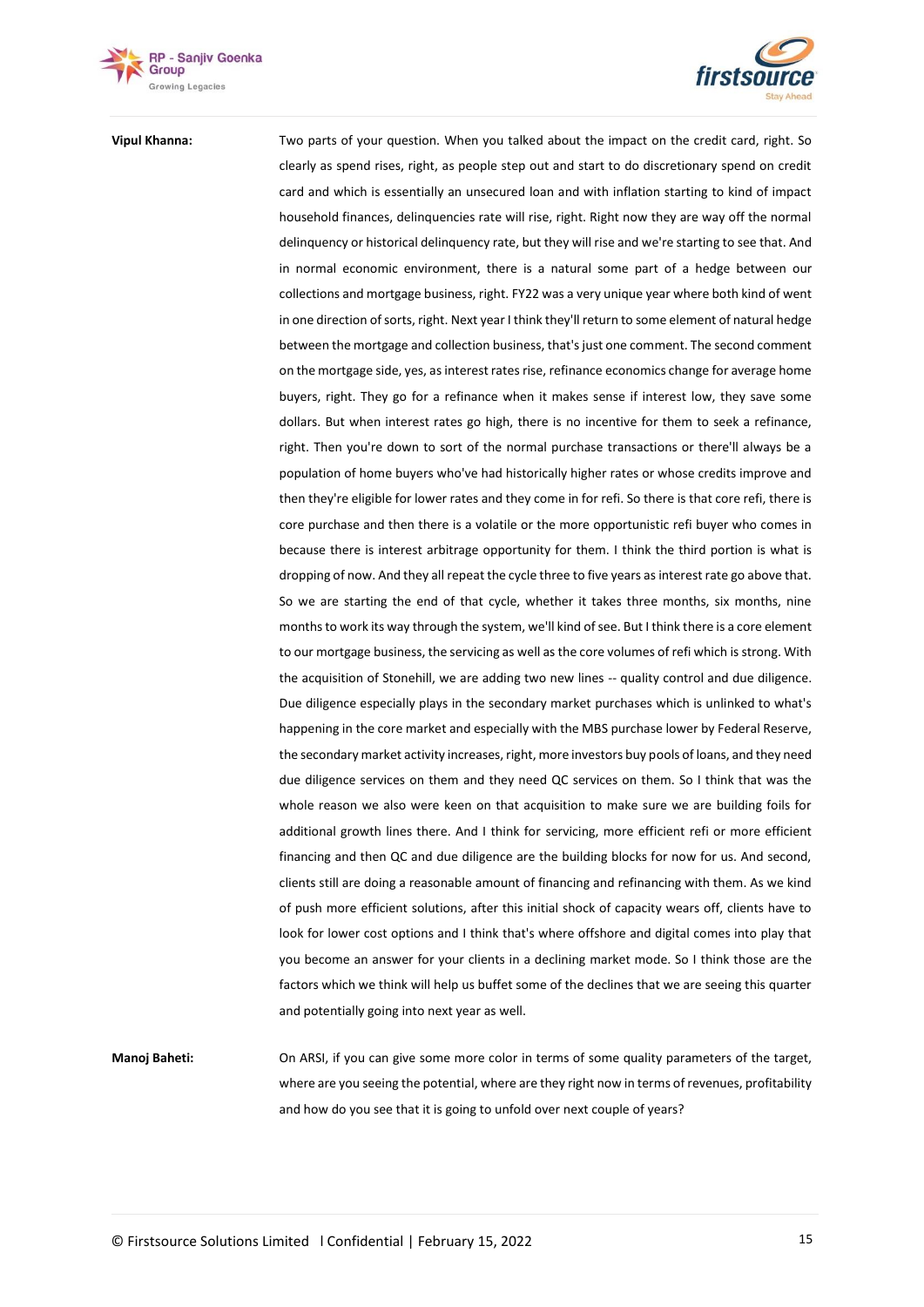



**Vipul Khanna:** Look, it was a founder-led company. They had a good portfolio. Two of their largest clients overlap with us. We also serve them. We serve the early collection needs, these guys serve the legal collection needs for two of the largest banks in the US. So that's a good synergy for us to kind of combine. They had a decent go-to market but I think it was from our standpoint the way we would run our business, we will increase the investment in the go-to market and extend the sales and the account teams, we want to take them to our clients and we want to push hard on the fintech side as fintechs to come more influential players in the lending side of the market. I think giving them holistic collection solutions both early stage or call and collect or legal collection option, that's one of our strategies. And then obviously when we marry our digital collections with their abilities, we need to play out but our thesis is that low balance debt which is typically let's say utilities or BNPL, if we can do legal collections with a very strong digital intent, it brings down the threshold of what debt you can chase, right. Then it makes a little bit more economic sense to do for lower debt as well because you're able to do digitally. So I think there is potential to grow that business, expand it into other parts of the banking chain and maybe take to other industries. Margin wise they are somewhat lower than our target margins. We kind of know that and we think as we get there as more scale comes in as we put in a little bit more technology and more leadership discipline on cost management, over the next four to six quarters we will kind of bring them on parity to our margins. All of that is kind of baked in how we evaluated this business. So I think that's how we're kind of looking at that business.

**Moderator:** The next question is from the line of Mihir Manohar from Carnelian Asset Advisors. Please go ahead.

**Mihir Manohar:** I wanted to understand a split between refinancing, origination and collections. So among the BFSI domain what is the split in these three categories?

**Vipul Khanna:** There are three parts to our banking and financial services business, right. There is the mortgage business which in turn is made up of origination and servicing, right, which we said is like a 60:40 split between them. Then there is collections which is largely a US business today as is the mortgage as we call it. And then there is a Europe banking and financial services business where we serve retail and commercial banks. Those three combines are a BFS business.

**Mihir Manohar:** Broadly among these three divisions, which division has higher margins?

**Vipul Khanna:** I think both mortgage and collections generally run at the same margin levels. In Europe, our margins are somewhat lower because of the higher onshore component of that business and it's pretty much majority DECC business or Digital Empowered Contact Center. Europe tends to be somewhat lower, but mortgage and collections are generally in parity.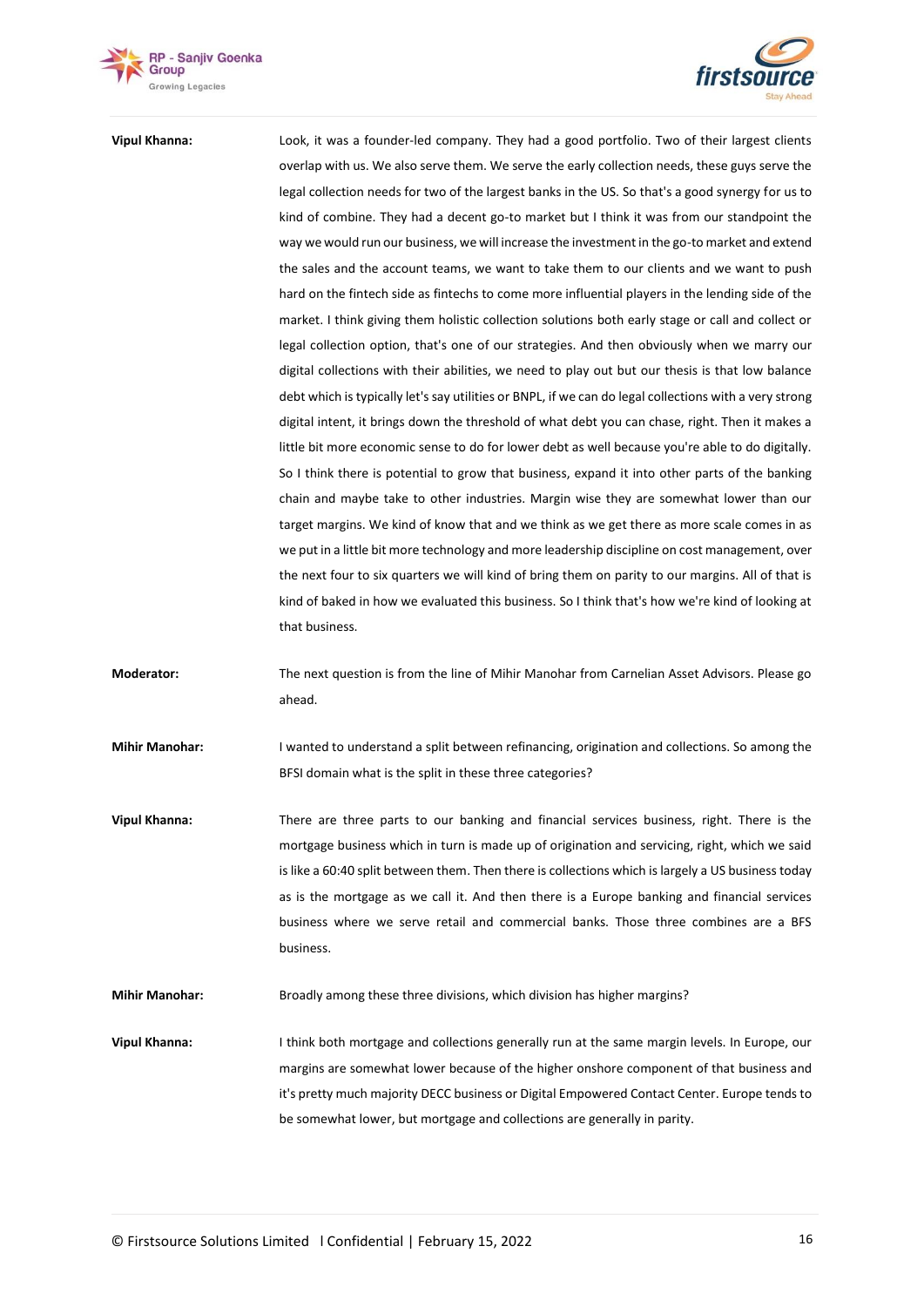



| <b>Mihir Manohar:</b> | One last clarification. Last time you had guided for 14.5% to 15.5% and that was including the<br>acquisition of Stonehill. But this time the guidance that you have given also includes the                                                                                                                                                                                                                                                                                                                                                                                                                                                                                                                                                                                                                                                    |
|-----------------------|-------------------------------------------------------------------------------------------------------------------------------------------------------------------------------------------------------------------------------------------------------------------------------------------------------------------------------------------------------------------------------------------------------------------------------------------------------------------------------------------------------------------------------------------------------------------------------------------------------------------------------------------------------------------------------------------------------------------------------------------------------------------------------------------------------------------------------------------------|
|                       | acquisition of ARSI, right. So the clarification that I want is last time the guidance that you had                                                                                                                                                                                                                                                                                                                                                                                                                                                                                                                                                                                                                                                                                                                                             |
|                       | given was without the acquisition of ARSI, is that understanding, correct?                                                                                                                                                                                                                                                                                                                                                                                                                                                                                                                                                                                                                                                                                                                                                                      |
| <b>Vipul Khanna:</b>  | Correct. At that time we hadn't closed the deal. We were still in the due diligence phase of that.                                                                                                                                                                                                                                                                                                                                                                                                                                                                                                                                                                                                                                                                                                                                              |
| <b>Mihir Manohar:</b> | Size of that company is close to 10% of our revenue. So in that context, downward revision<br>guidance is even more than what downward revision was in 2Q, right?                                                                                                                                                                                                                                                                                                                                                                                                                                                                                                                                                                                                                                                                               |
| <b>Vipul Khanna:</b>  | Correct, at that time we had given including one but yes we have downward revision now, the<br>organic guidance to about 10-10.5% and then about 4% will come from these two guys<br>combined for the quarter baked into the full year guidance.                                                                                                                                                                                                                                                                                                                                                                                                                                                                                                                                                                                                |
| <b>Mihir Manohar:</b> | The guidance that you had given at the start of the year was without any inorganic component,<br>correct?                                                                                                                                                                                                                                                                                                                                                                                                                                                                                                                                                                                                                                                                                                                                       |
| <b>Vipul Khanna:</b>  | Largely, yes.                                                                                                                                                                                                                                                                                                                                                                                                                                                                                                                                                                                                                                                                                                                                                                                                                                   |
| Moderator:            | The next question is from the line of Shradha from Asian Markets Securities. Please go ahead.                                                                                                                                                                                                                                                                                                                                                                                                                                                                                                                                                                                                                                                                                                                                                   |
| Shradha:              | One clarification. This mortgage business has a run rate of \$50 million. Is it with or without<br>acquisition this time?                                                                                                                                                                                                                                                                                                                                                                                                                                                                                                                                                                                                                                                                                                                       |
| <b>Vipul Khanna:</b>  | The \$50 million that I mentioned to you for this quarter is without the acquisition.                                                                                                                                                                                                                                                                                                                                                                                                                                                                                                                                                                                                                                                                                                                                                           |
| Shradha:              | Vipul, you mentioned that Stonehill was consolidated for less than two months. But when I see<br>the BSE filings I see that the acquisition got completed only in the month of December and the<br>ARSI acquisition got consolidated in the last week of December and there again you're saying<br>that the numbers are consolidated for broadly a month. So just wanted to check how is that<br>possible when the acquisition has got closed late, so how are we accruing for a higher duration<br>for both these acquisitions?                                                                                                                                                                                                                                                                                                                |
| Dinesh Jain:          | As per the accounting norms, you require to go through the agreement which we have signed<br>with those guys. Stonehill, on 9 <sup>th</sup> November we have closed the deal. There are some<br>administrative thing needs to be closed which was pending. So from the control point of view<br>we have started getting control from that point. And as per the agreement all the profitability<br>and everything accrue to the Firstsource. And the same applies to ARSI also because we were<br>in discussion, there are things which is what pending due to the Christmas holidays and all of<br>those but I think from the promoter angle point of view, we did close. Accounting suggest that<br>for a practical purpose you need to take when you have a control of those assets. And that's<br>the reason we accounted for these months. |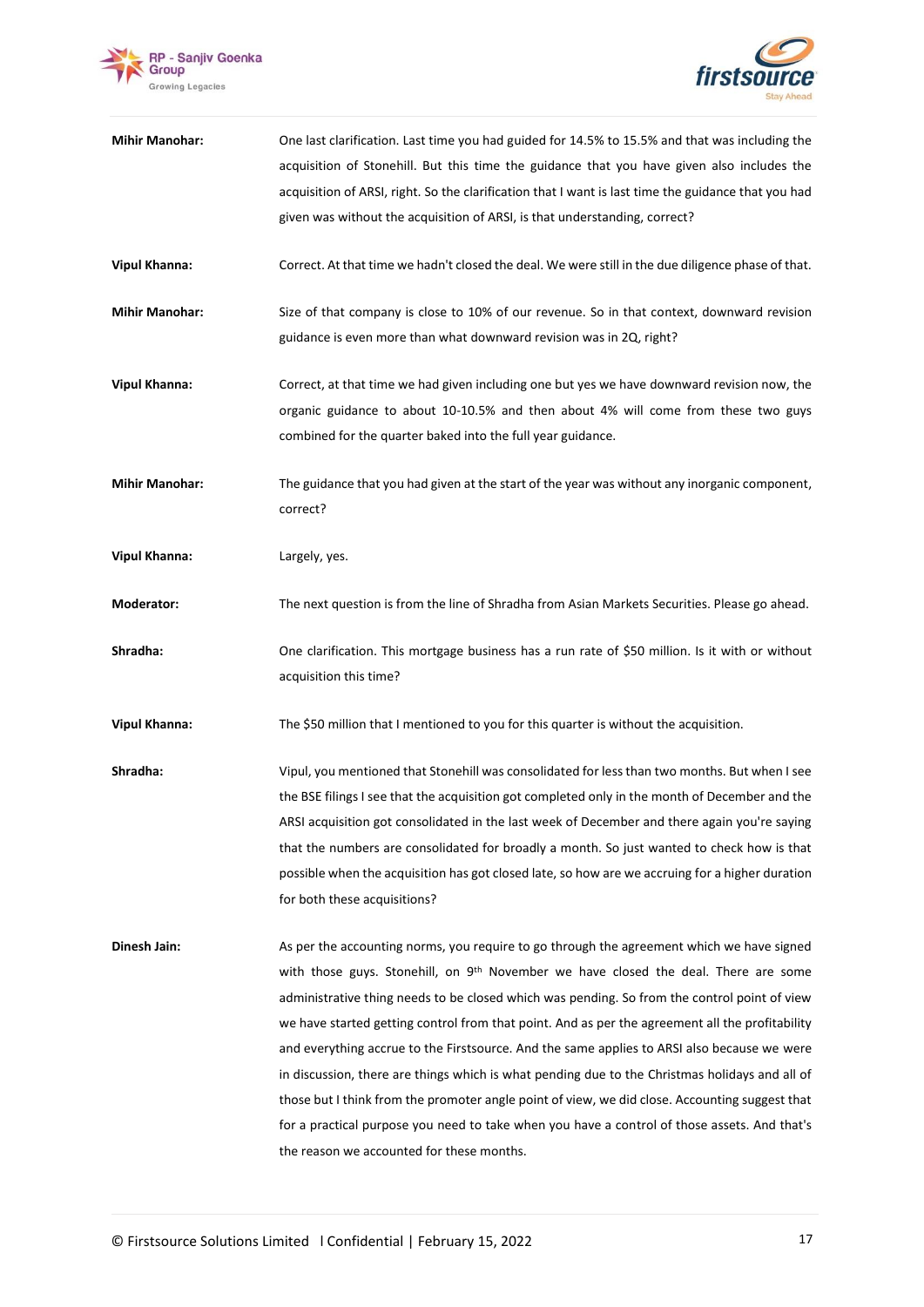



| Shradha:             | Secondly, ARSI had revenues of close to \$72 million, that was the last year that got reported<br>for them. We did indicate that we have some client commonality in the sense that two of their<br>largest clients overlapped with us. So do you think we can expect this entire \$72 million get<br>added to our top line or will there be some let off because of some client commonality?                                                                                                                                                                                                                                                                                                                                                                                                                                                                                                                        |
|----------------------|---------------------------------------------------------------------------------------------------------------------------------------------------------------------------------------------------------------------------------------------------------------------------------------------------------------------------------------------------------------------------------------------------------------------------------------------------------------------------------------------------------------------------------------------------------------------------------------------------------------------------------------------------------------------------------------------------------------------------------------------------------------------------------------------------------------------------------------------------------------------------------------------------------------------|
| <b>Vipul Khanna:</b> | Not because of client commonality because we do completely different things for the same<br>client. But the collection softness that we see in our business in FY22, because they come later<br>in the default cycle, right, we will see the softness of collections in terms of lesser volumes<br>which flew into the delinguent bucket in FY22, will reflect in some softness in the ARSI business<br>in FY23 because that's how the cycle works. They're sitting on a large portfolio. So that kind of<br>buffers it but there'll be some softness from FY22 flowing into FY23 and then it'll come back up<br>again. From the \$72 million that you mentioned, we expect there'll be some downturn and<br>obviously there'll be some element goes down when you do an acquisition for a founder-led<br>company. There'll be some softness in a few relationships which we have baked in going into<br>next year. |
| Shradha:             | So would it be possible for you to quantify what should be the reasonable revenue to be built<br>in for ARSI for next year?                                                                                                                                                                                                                                                                                                                                                                                                                                                                                                                                                                                                                                                                                                                                                                                         |
| <b>Vipul Khanna:</b> | We are working through the details. When we come and talk to you for the next quarter, when<br>we give guidance, we'll try to kind of isolate that out.                                                                                                                                                                                                                                                                                                                                                                                                                                                                                                                                                                                                                                                                                                                                                             |
| Shradha:             | Vipul, just on the large HPHS deal that we signed last quarter, how is the ramp up going on, is<br>it broadly on track and do we expect good revenue to flow from this deal in Q4?                                                                                                                                                                                                                                                                                                                                                                                                                                                                                                                                                                                                                                                                                                                                  |
| <b>Vipul Khanna:</b> | Yes, it's on track. All the milestones as we had agreed with the client and our IT services partner<br>are on track. There was a small portion of re-batch that we had to do. That happened on the<br>milestone and the first batch of knowledge transfer is on track. So, yes, we expect Q1 calendar,<br>Q4 fiscal revenues to be on track from that deal.                                                                                                                                                                                                                                                                                                                                                                                                                                                                                                                                                         |
| Shradha:             | So \$15, \$16 million is the kind of annual run rate that we were talking of. So broadly that would<br>be the run rate, right?                                                                                                                                                                                                                                                                                                                                                                                                                                                                                                                                                                                                                                                                                                                                                                                      |
| <b>Vipul Khanna:</b> | \$15-odd million, yes.                                                                                                                                                                                                                                                                                                                                                                                                                                                                                                                                                                                                                                                                                                                                                                                                                                                                                              |
| Moderator:           | The next question is from the Line of Rahul Jain from Dolat Capital. Please go ahead.                                                                                                                                                                                                                                                                                                                                                                                                                                                                                                                                                                                                                                                                                                                                                                                                                               |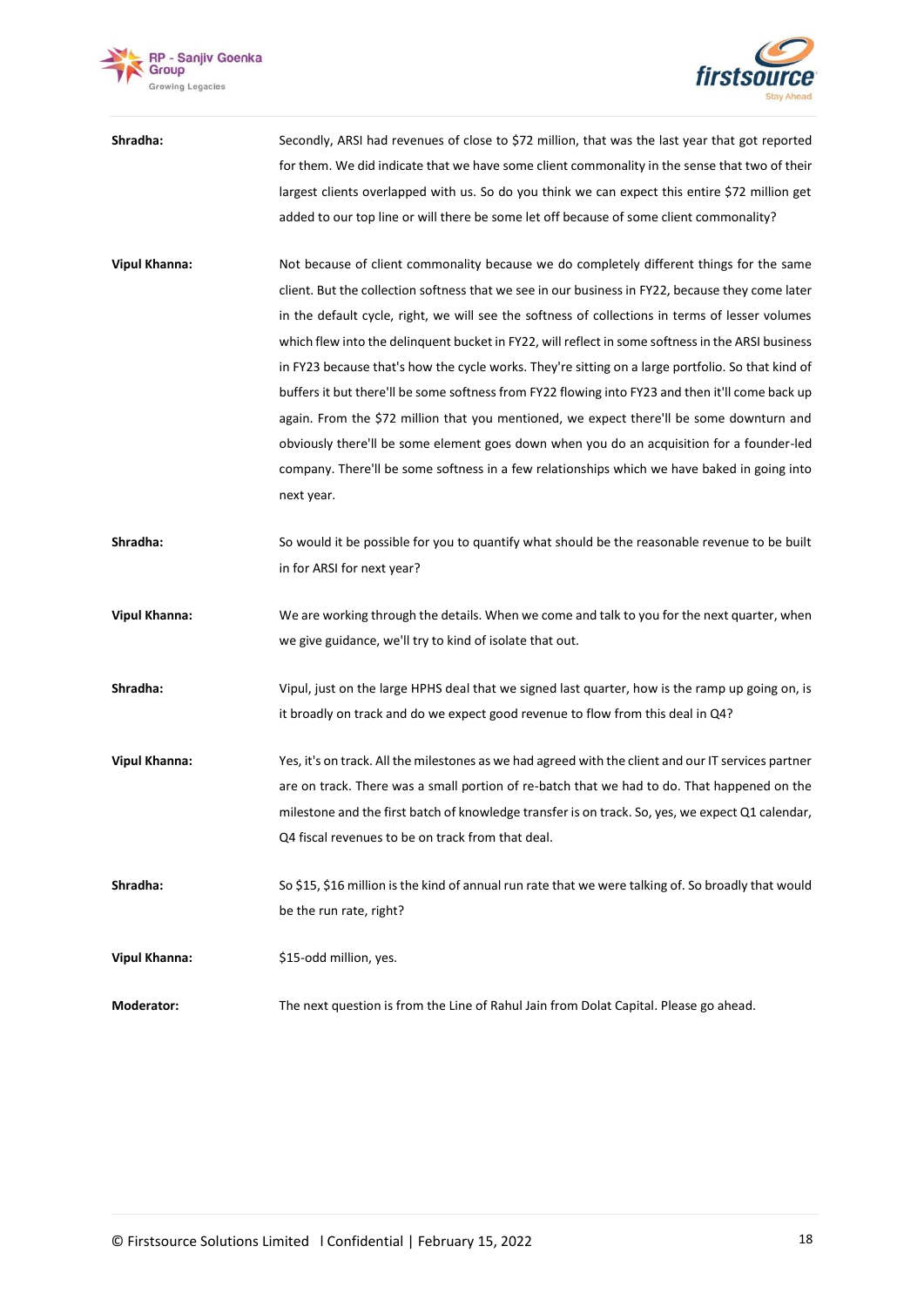



**Rahul Jain:** Basically I have a question regarding some perspective if you could share for FY23 because if we factor in the guidance that you have suggested for this year, we may have the run rate of close to \$200, \$205 on Q4 basis, but based on various comments that you have shared for FY23, we may see some downtick on the numbers that we will have for ARSI going into FY23, also for the mortgage business in general. We expect collection and provider business to improve only ideally by Q1 which can also see some kind of delay because that's just an anticipation at this point. So with so many headwinds and no real kind of a trigger driver for the revenue stream in FY23, what kind of a growth band or range one should kind of put into FY23 with multiple headwinds coming into play?

**Vipul Khanna:** Rahul, I think you've captured some of the things that I've commented on. I think ARSI will not be any significant, but I was just giving a sense that it won't be an uptick right away, there will be some downtick before it comes back. And also I'm not sure I would agree to say there are multiple headwinds. I think mortgage refi is one headwind, that we have to grapple through as we get into next year. But both collections and provider which have been impacted this year, I think it should start to ease off, collections definitely starting to ease off already, provider still kind of on the fence depending on how Omicron kind of downplays, but I think in general the foundation for that business is strong and there were earlier comments of some of the other players who have broader offerings, they are starting to see normalcy back. I think we'll see that as well albeit with a little bit of a lag. I think HPHS in a strong wicket. We'll see some of the wins that they've done, the benefit will come through, as well as our UK business is working on a decent pipeline. I think that will have a good solid next year as well. In my head I don't characterize as multiple headwinds. I characterize as sort of one headwind and the rest we obviously face the brunt of it in Q4 and I think it will reverse and sort of ease off as we go into the next fiscal. In terms of actual growth guidance, I'm very conscious of that we need to come and give you credible guidance. So I don't want to sort of hazard a speculation yet until I've gone through a proper budget and kind of tested it a couple of ways before I come back and give you the growth guidance.

**Rahul Jain:** Maybe I need to put this in a different manner. So first thing is that first, the allocations on the inorganic side are coming in an area which we know that at least from a near-term perspective are not going to be an attractive asset, of course, the valuation are also very attractive at which we might have done this transaction which also suggests that the run rate is expected to go down. Of course, this is a definite positive from a very long term perspective but there is one thing which I found little not very ideal given that we are also dealing with the revenue deceleration so as to call it looking at the number what we delivered in FY21.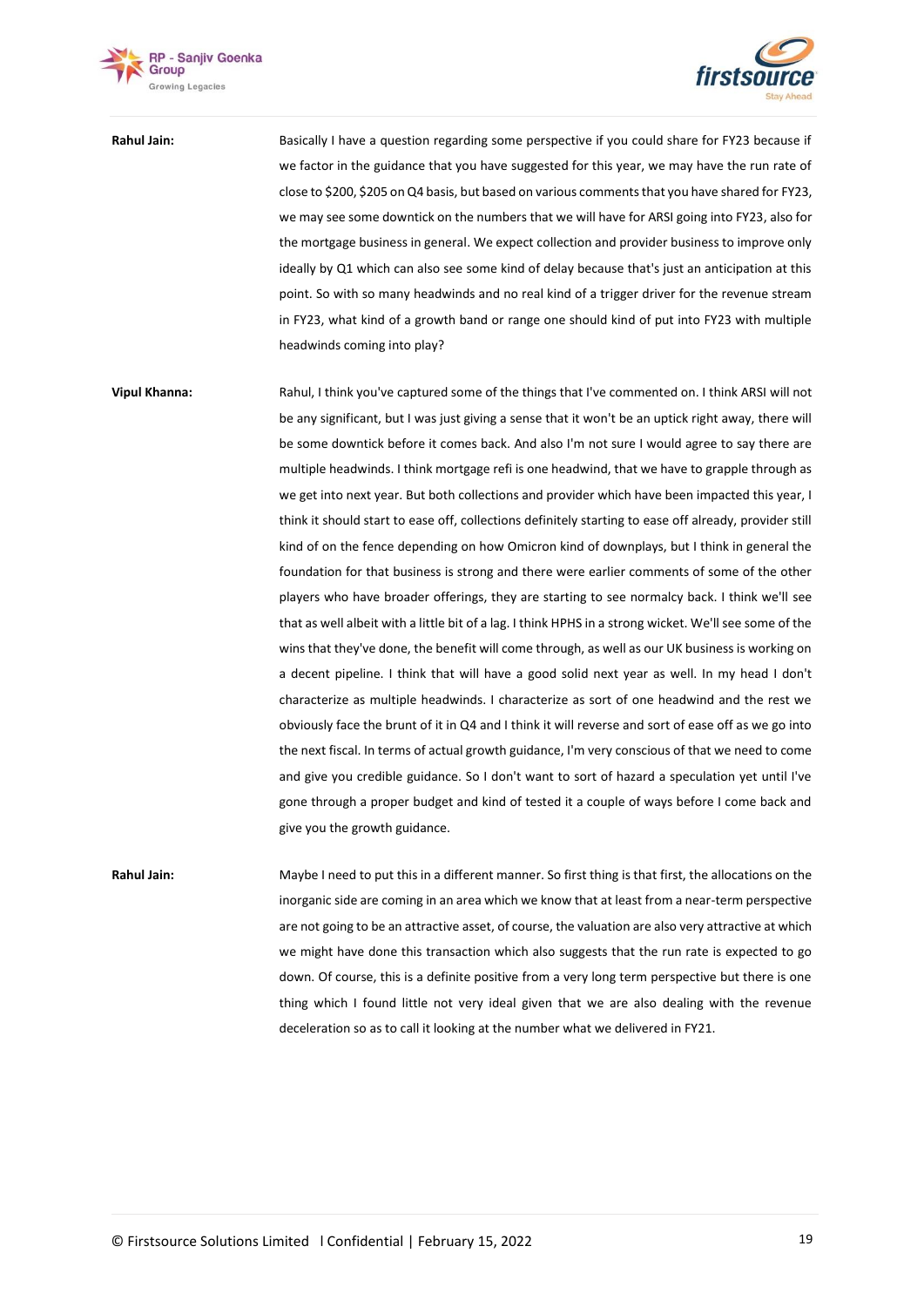



And secondly, from the perspective that provider also like I think right from the beginning of the year we were very hopeful about that this could be a driver for the business, but which has not played out and none of us have any control from a virus perspective. So keeping those things in mind, do you think the current year organic growth of 10%, 10.5% which you said is something what we can have into next year or higher or you can say this too early to even give any number related to that as well?

- **Vipul Khanna:** Again, as I said right, we need some more time as we come to Q4 we will kind of come and talk about the guidance for next year in terms of growth percentages. Just to kind of a little rejoinder on your point, I think you captured well. I think these are good, valued acquisitions. I think legal collections is a little bit of a fragmented market and I think there is an opportunity for us to come in and apply the scale of a well-run enterprise and kind of make inroads into that market. So I think notwithstanding the unique collections environment right of robust household finances causing low delinquencies, it will have some impact but overall I think not long term but sort of I would say short to medium term. It's a good business and likewise mortgage as I mentioned, Stonehill plays in a market segment which is not as directly correlated to refinance. QC somewhat is but due diligence is completely unrelated and QC has also done for more complex either purchase transactions or more what is called as nonconventional or jumbo transactions. So, it's not as correlated to the refinance or interest rate sensitivity. I think both these are good additions to our repertoire that we have added adjacent capabilities allow us to get growth. I just wanted to correct that perception that we bought in the segments which haven't done well. I think we baked that in and I think this kind of helps us kind of add new capabilities even in those segments. So that's how we look at it rather than just a pure value buy.
- **Rahul Jain:** Just to ensure my understanding, can we say that now because the kind of a portfolio that we have around in the mortgage, in a normalized scenario let's say beyond FY23, now the kind of portfolio we have irrespective of the cycle of the mortgage, we should be able to have some growth on a sustainable basis or you think will have volatility but lesser volatility given the portfolio that we have?
- **Vipul Khanna:** 100% the latter part, Rahul. We enjoyed this volatile revenue for the last 18 odd months. It will play out but the core of the finance volumes and servicing and what we are adding I think this is a very solid portfolio and especially when you look at beyond FY23 we absolutely have to look at it as a growth portfolio.

**Moderator:** The next question is from the line of Dipesh Mehta from Emkay Global. Please go ahead.

- **Dipesh Mehta:** Just one clarification. You indicated mortgage revenue to be around \$45, \$46 million next quarter. That is including acquisition or ex-acquisition?
- **Vipul Khanna:** Including acquisition.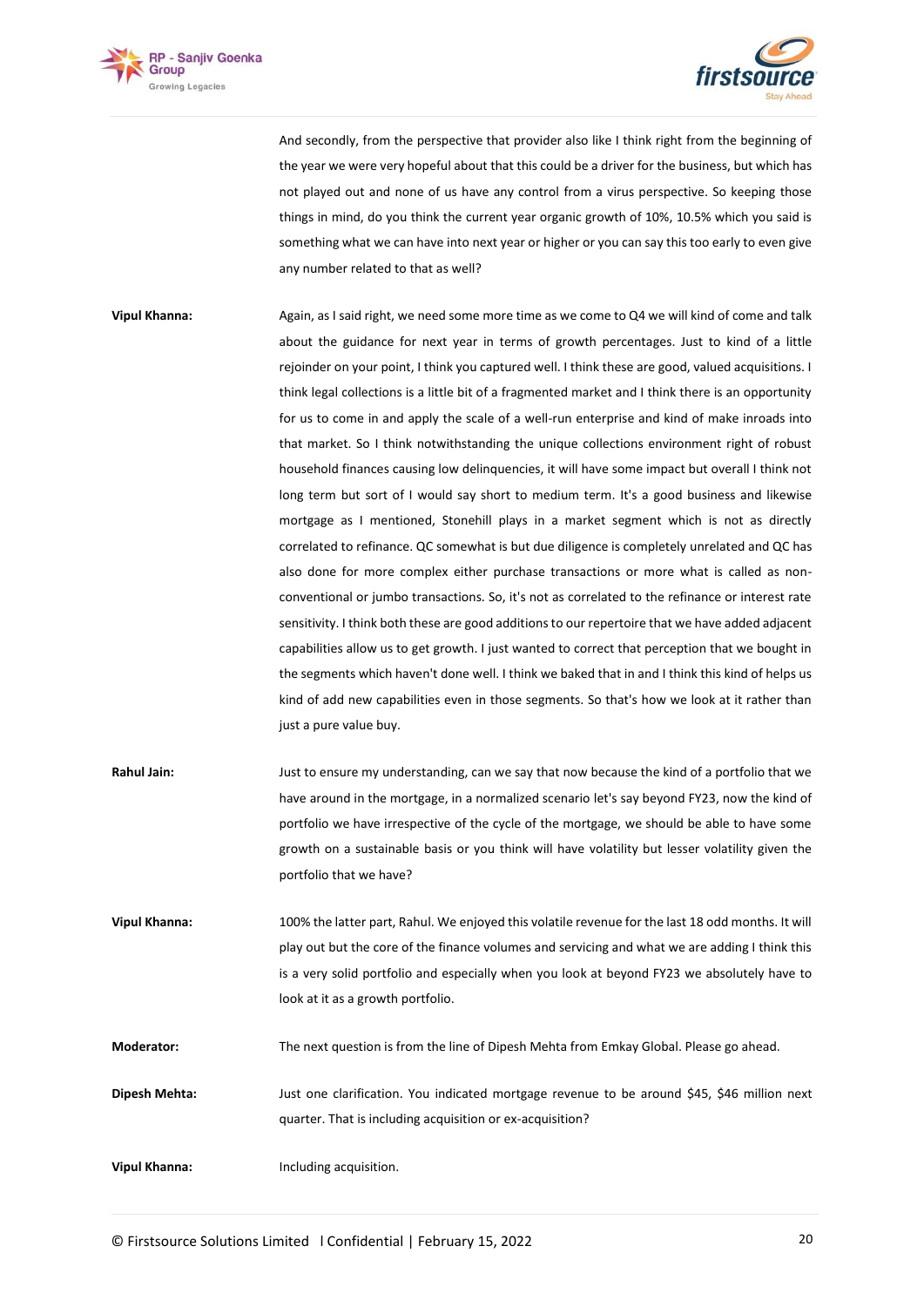



**Dipesh Mehta:** So, in a way you are implying roughly 30% decline in origination business on sequential basis? Servicing business is a stable business.

**Ankur**: Yes, Dipesh. If you take from that perspective, servicing is stable, the original drop is about 30%.

- **Dipesh Mehta:** So 30% is in origination business. And if I compare that with your historical, so we are back to Q4 FY20 kind of run rate from where we have seen significant uptick in our revenue. So from that context now we have signed some agreement with one of the anchor clients where Source point made some equity-related payment and other things. Now any conditionality change to that thing because I think in future performance also it was linked to some kind of equityrelated payments, if you can provide some sense about how economics works for those relationships?
- **Vipul Khanna:** So those relationships as we had said, there were two parts to it. Bulk of the payment was pertaining to sort of what was historical, right, going back to the 2018 agreement, so almost four years of kind of playing into that. As we go into the future, there is a variability to the payment that we had given which is linked to certain spend levels which are significantly lower than the historical levels. So as long as we get that base revenue, the variable portion of the payment will be paid, otherwise it won't be paid.
- **Dipesh Mehta:** Any sense you can provide us because that number will be there in the…I'm not sure FY22 number or it will come only in FY23 now?
- **Vipul Khanna:** It will come in FY23 now.
- **Dipesh Mehta:** Can you help us understand collection business organic revenue run rate because if I look your non-mortgage BFS revenue and if I adjust for the run rate of the acquisition, it seems to be very weak and that's why I just want to get sense, what explains that weakness?
- **Vipul Khanna:** So, look, collections I had told you in Q2, that is going through a historically low volume period and it's been a very soft year compared to what our growth expectations were for that business. So Q3 December quarter if I look at collection business without acquisition, we would be on the run rate of somewhere between 15.5 and 16.
- **Dipesh Mehta:** So Vipul, then the weakness appears to be in UK BFS. Can you help us understand why the weakness is in UK BFS because it is generally stable business?
- **Vipul Khanna:** Very small weakness, wasn't anything material or any major factor there, Dipesh, primarily due to the talent situation that we had talked about plus the higher absenteeism which meant some revenue loss, there was just minor impact.